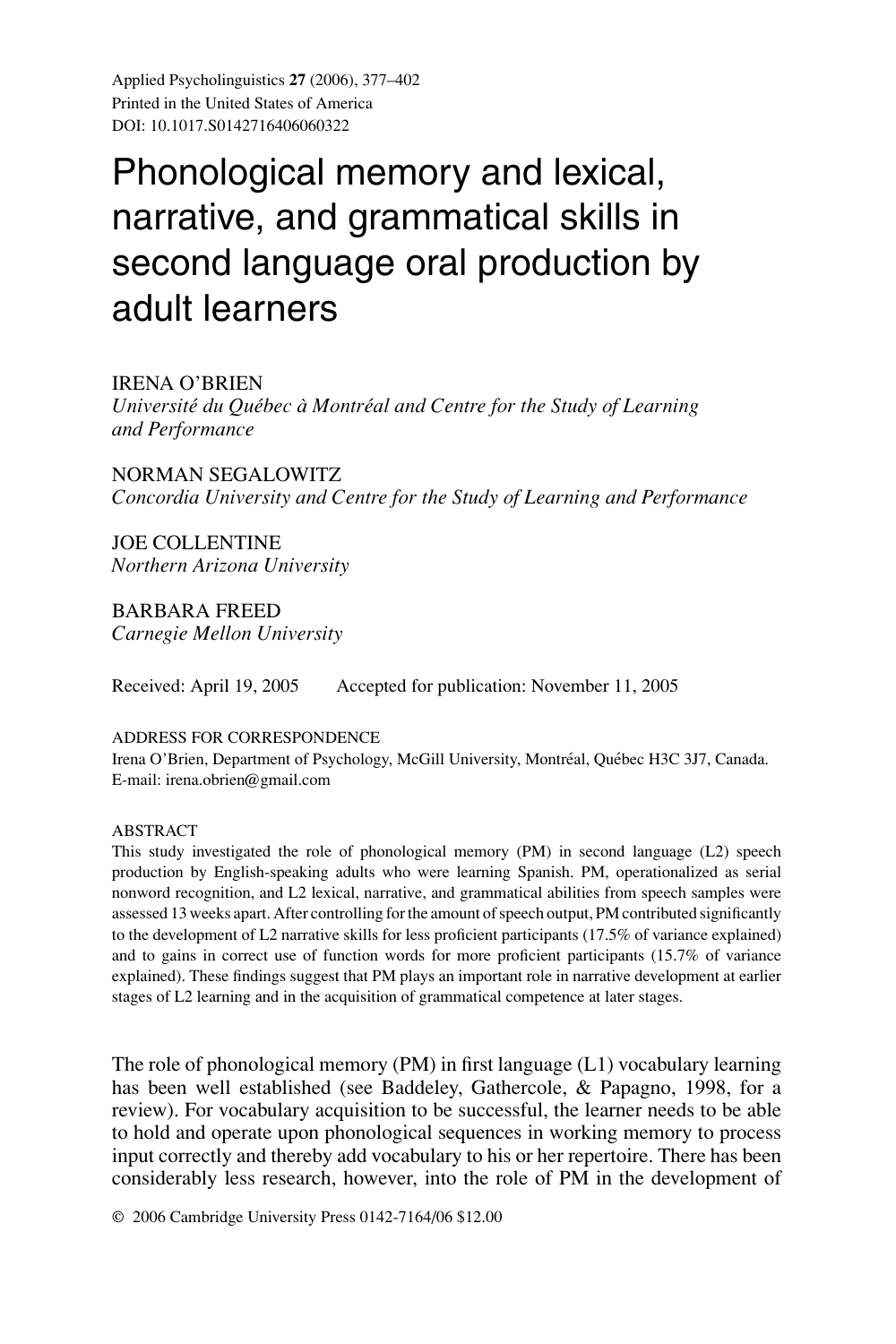*speech production*, and to our knowledge, none that has looked at second language (L2) speech production in adults. Nevertheless, many of the same issues that link PM to vocabulary acquisition may also link it to the development of speech production abilities. In particular, it may be useful to investigate the role of PM in the development of grammatical abilities, as they manifest themselves in real-time speech. The purpose of this research was to investigate such a relationship in the L<sub>2</sub> speech production of adults in the process of learning an L<sub>2</sub>.

By way of background, PM is a component of Baddeley and Hitch's (1974, and as revised by Baddeley, 1986, 2000) working memory model. This model contains a multifunctional system called the central executive and three subsidiary systems: the visuospatial sketchpad, the phonological loop (also called PM), and the episodic buffer. The central executive is responsible for complex processing operations, such as focusing, switching, and dividing attention, not attributed to the three subsidiary systems (Baddeley & Hitch, 1974; Baddeley, 1986, 2000). The visuospatial sketchpad is responsible for the short-term storage and processing of visual and spatial information. The PM component of the working memory system has two subcomponents: the phonological store is responsible for storing verbal information for short periods of time  $(\sim 2 \text{ s})$ , and is represented in a sound-based (phonological) code. The articulatory rehearsal system refreshes the contents of the phonological store so that information can be held in PM for longer than 2 s. PM capacity varies among individuals (Gathercole, Pickering, Hall, & Peaker, 2001; Karakas, Yalin, Irak, & Erzengin, 2002), increases throughout childhood and adolescence (Gathercole, 1998; Hulme, Thomson, Muir, & Lawrence, 1984; Karakas et al., 2002), and decreases slightly (but significantly) throughout adulthood (Karakas et al., 2002). The episodic buffer, a more recent addition to the model, combines information from long-term memory and the specialized subsidiary storage systems to create integrated episodes.

There is abundant evidence that PM is related to children's L1 vocabulary knowledge, even as late as 14 years of age, and to their ability to learn new words (see Baddeley et al., 1998, for a review). With regard to speech production, however, there have been only a few investigations into the role of PM in L1 speech. Studies examining L1 speech corpora in normally developing preschool children have found that children with better PM skills produce longer, more grammatically complex, and lexically richer utterances than children with less well-developed PM abilities (Adams & Gathercole, 1995, 2000). PM predicts the mean length of utterance better than does chronological age or mental age, and utterance length is correlated with sentence complexity such that children who produce longer utterances, and hence have better PM skills, show greater grammatical and semantic complexity (Blake, Austin, Cannon, Lisus, & Vaughan, 1994). Finally, PM predicts both the amount of story information recalled and the sentence length that children use in their narration (Adams & Gathercole, 1996). These studies suggest that PM is implicated in certain aspects of L1 speech production, namely in utterance length, and grammatical and semantic complexity.

Another line of evidence suggesting that PM may be related to L1 grammatical abilities comes from sentence repetition studies. Sentence repetition ability has been used as a measure of the acquisition of grammatical skill because it requires understanding relationships between words (Blake et al., 1994). Willis and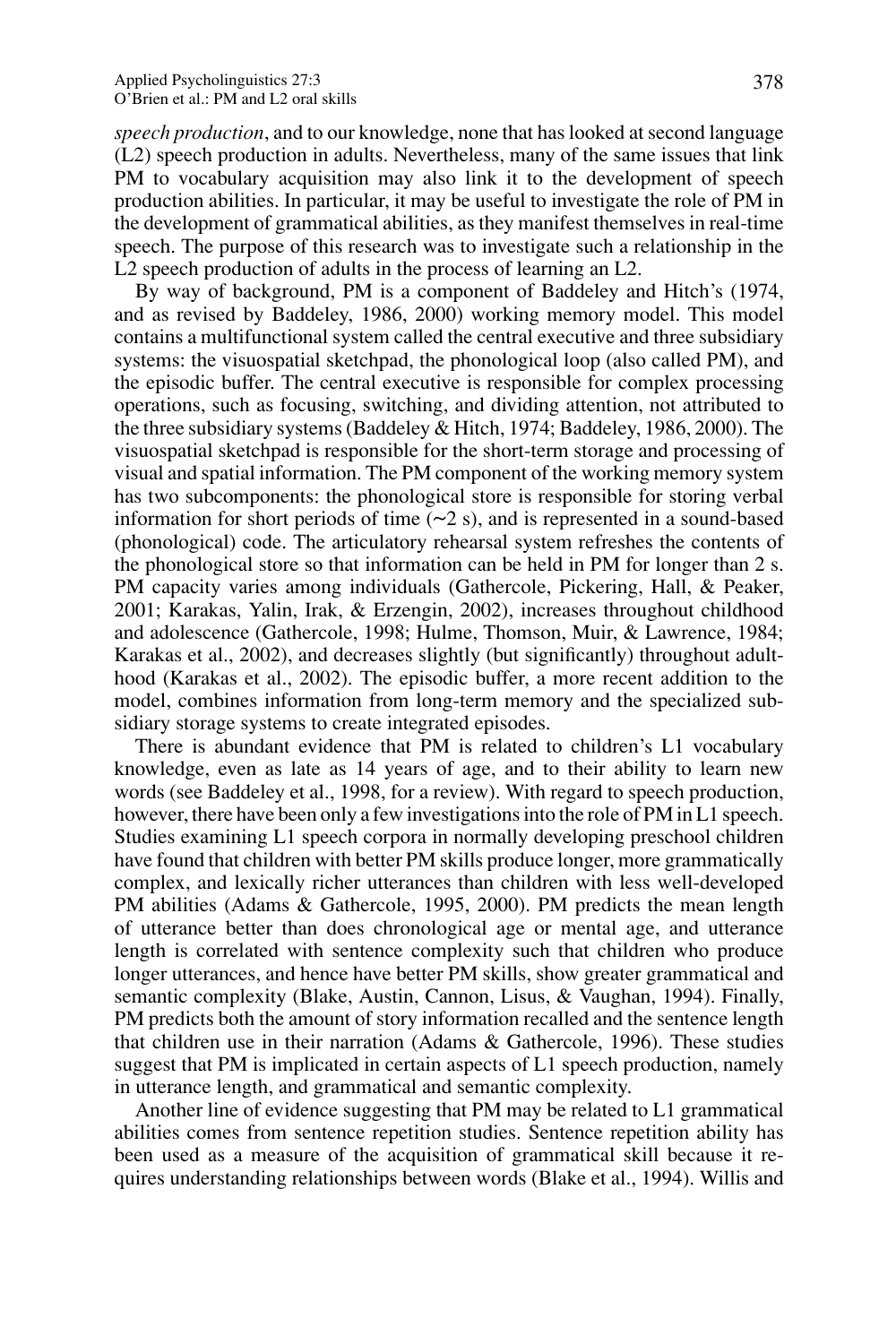Gathercole (2001) found that children with better PM skills were more accurate at repeating complex, but not simple, sentences in their L1 than children with weaker PM abilities (see also Blake et al., 1994). The role of PM in L2 speech production has not been investigated directly. However, other L2 studies have shown that PM is correlated with children's L2 vocabulary (Masoura & Gathercole, 1999, 2005) and predicts the ability of both children (Cheung, 1996) and adults to learn new L2 vocabulary (Atkins & Baddeley, 1998; Gupta, 2003; Speciale, Ellis, & Bywater, 2004). With regard to L2 grammar acquisition, PM is implicated in the ability of children (Daneman & Case, 1981) and adults (Williams & Lovatt, 2003) to learn and generalize novel grammar learned in the laboratory. Ellis and Sinclair (1996), although they did not specifically measure PM, showed that requiring adults to maintain L2 utterances in PM through repetition (rehearsal) resulted in better production performance and metalinguistic knowledge about a morphological mutation rule compared to that of a group required to engage in articulatory suppression. French (2004a) found that, in elementary Francophone children enrolled in an intensive English program, PM measured at Time 1 correlated with specific tasks assessing knowledge of grammar at Time 2, but that this relationship was mediated by English vocabulary knowledge. In a new sample of participants, French (2004b) controlled for lexical content and again found that PM at Time 1 was significantly correlated with the grammar measures at Time 2. However, this association was not mediated by English vocabulary knowledge. Service (1992) and Service and Kohonen (1995) provide additional indirect evidence that PM may be related to L2 grammatical development. They showed that PM predicted Finnish elementary school children's scores on a variety of English tests, including reproduction of structures and written production (requiring some knowledge of English grammar). However, this relationship was also explained by English vocabulary knowledge. Finally, there are a number of case studies showing that PM is particularly involved in memory for function words and word order (Romani, 1994; Speidel, 1993).

From the review above, it appears that PM may be related to the development of grammatical skill. The research in this area, however, is far from conclusive, and suggests that the relationship between PM and grammatical abilities may be driven by vocabulary skills. Furthermore, very few of these studies have investigated speech production directly and, to our knowledge, none has explored the role of PM in L2 speech production by adults.

The present study investigates the association between PM and L2 speech production by adults. Specifically, the research reported here investigates the relationship between PM and the development of certain aspects of lexical, narrative, and grammar abilities obtained from speech samples collected from native English-speaking adults learning Spanish as an L2 over the course of a semester at university.

#### VARIABLES

PM was measured at the beginning (Time 1) and end (Time 2) of the semester using a serial nonword recognition task. This task required participants to judge whether the presentation order of two strings of nonwords was the same or different. The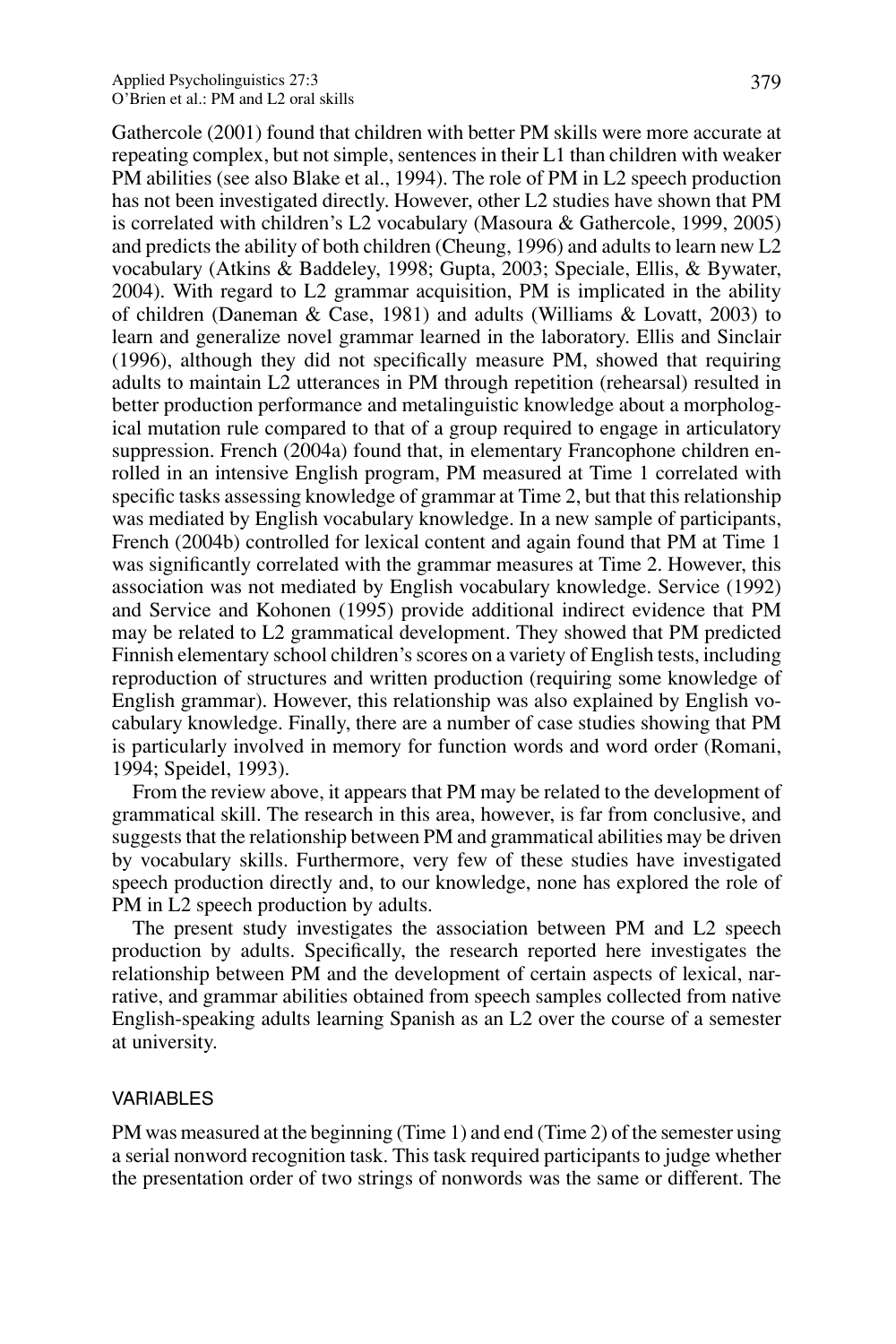task was chosen for several reasons. First, unlike serial nonword recall and nonword repetition (the two most frequently used measures of PM), serial nonword recognition is less susceptible to long-term memory effects, such as lexicality (Gathercole et al., 2001; Hulme, Maughan, & Brown, 1991), language of testing (Thorn, Gathercole, & Frankish, 2002), syllable frequency (Nimmo & Roodenrys, 2002), phonotactic knowledge (Gathercole & Pickering, 1999), and so forth. Second, serial nonword recognition may be a relatively pure measure of phonological storage uncontaminated by articulatory output demands (Baddeley, 2003). Gathercole and Pickering estimated that the basic capacity of the phonological store (which they called the intact parameter) could be measured in a serial recall task by using low probability nonwords. The phonotactic parameter, reflecting the contribution of phonotactic knowledge, was computed as the difference between the serial recall of high probability and low probability nonwords. The lexical parameter, reflecting the contribution of long-term lexical knowledge, was computed as the difference between the serial recall of words and high probability nonwords. They found that only the intact parameter (phonological store) best distinguished high from low vocabulary children, and that the serial recognition of both words and nonwords was highly correlated with the intact parameter, but not the phonotactic or lexical parameters.

The nonwords used in the serial nonword recognition task were taken from Gathercole et al. (2001) and followed English phonotactic rules (see Appendix A for a complete list of nonwords). English rather than Spanish nonwords were used to minimize the influence of the participants' familiarity with Spanish. All of the participants were native English speakers, and all were university students at English-speaking institutions. Therefore, it was reasonable to assume that they all possessed good English language skills. By using English nonwords, the participants were equated on the long-term knowledge of the phonotactic properties of the nonword stimuli used in the task. Thus, individual differences in performance on this task should reflect differences in the ability of participants to hold the items in PM rather than to differences in long-term phonological knowledge of Spanish.

Samples of Spanish speech production were obtained from recordings of participants' oral proficiency interviews (OPIs) at Time 1 and Time 2. Four-minute extracts from the interviews were selected at both times and analyzed for a number of measures: productive vocabulary, narrative abilities, accuracy (i.e., correct use) of 15 elements of inflectional morphology, and use of two complex grammatical structures (see Collentine, 2004, for details). Productive vocabulary was operationalized as the number of unique lexical items produced in each (Time 1 and Time 2) speech segment. Fourteen of the 15 elements of inflectional morphology (subjunctive accuracy was not retained, as it was seldom, if ever, used by the participants) were grouped into two broad categories: accuracy of free and bound morphemes. In grouping the elements of inflectional morphology into free and bound morphemes, cues were taken from the child development literature that, in constructing language, children tend to prefer free morphemes to bound morphemes (Slobin, 1985). The free morphemes were further grouped into function words and pronouns, based on evidence from single case studies that PM is important for remembering function words (Romani, 1994; Speidel, 1993). Subordinate clause use and coordinate clause use were the two grammatical structures that were retained (see the Method section for details).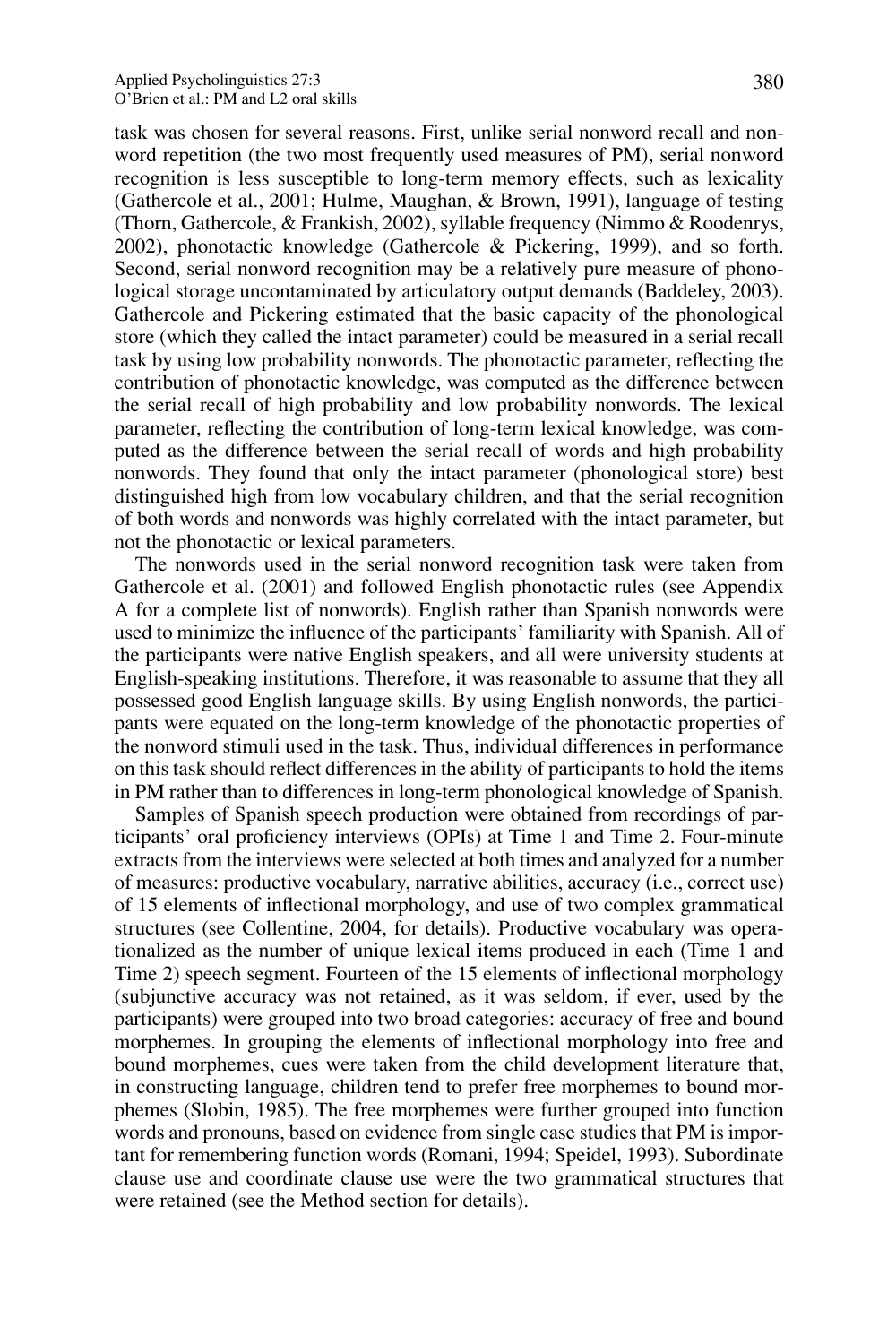Narrative abilities included five elements (past tense verbs, third person morphology, past participles, present participles, and public verbs, e.g., verbs of communication such as *admit, say*) identified by Biber (1988) in a factor analysis study of 481 written and spoken texts as occurring most frequently in narrative discourse. "Narrative abilities," as identified by Biber and used in the present study, is a lexicogrammatical measure such that when these features coexist in a given segment of discourse they have been found to be reliable predictors of narrative discourse. This measure is not meant to reflect grammatical competence but rather storytelling ability, and is thought to be consistent across languages. For example, Biber (1988) found that these same elements co-occurred in a sample of narratives in Somali. The following is a typical example of narrative discourse produced by one of the participants containing many events, past tense verbs, and public verbs. As reported in Collentine (2004, pp. 241–242), words in all capital letters reflect the student's omissions. Each break comprises a new turn:

*En Granada el Alhambra fue muy bonito. Es un jard´ın que los moros construyeron y ahora es libre para la publica. Me gusta Granada. Es muy bonito ´ ... mas que ´ Alicante y fui a UN BAILE DE flamenco con los gitanos. Me gusta pero no fui a los bares y discotecas porque no me gusta y en Madrid fui a EL Prado y la reina Sof´ıa y nada mas porque nosotros estuvamos afuera DE Madrid en una ciudad muy ´ pequena y es muy caro para ir a Madrid. Es como de Estados Unidos a Nueva York ˜ pero no vi mucho porque no tengo tiempo y gasto mucho tiempo en el grado y cuando ´ sal´ı no camino sobre el ciudad porque no tengo tiempo pero no se´*.

In Granada the Alhambra was very pretty. It's a garden that the Moors built and now it is free to the public. I like Granada. It's very pretty *...* more than Alicante and I went to A flamenco DANCE with the gypsies. I like it but I didn't go to the bars and discos because I don't like {that/them} and in Madrid I went to THE Prado and Queen Sofia and nothing else because we were outside OF Madrid in a small city and it is expensive to go to Madrid. It's like from the United States to New York because I didn't see much because I do not have time and I spend/spent a lot of time on the grade [*sic:* on my grades] and when I left I do not walk over the city because I do not have time but I don't know.

As mentioned above, there is some evidence that the relationship between PM and grammatical development is mediated by vocabulary growth. Consequently, people may use more grammatical elements simply because they produce more words. Thus, it is possible that those who gained in oral competence between Time 1 and Time 2 may merely have used more words at Time 2 than at Time 1, thereby obscuring a true gain. In order not to overstate the role of PM in such oral gains, and to assess the amount of oral gain that was due to an increase in the total number of words produced, the gain in the total number of words spoken in the extracts was entered into the analyses.

It is also possible that the gain in speech production measures may have been at least partly due to the number of courses in Spanish in which the participants were enrolled (between one and five). Consequently, again in order to not overstate the role of PM, the number of courses was entered into the analyses.

There is evidence that in children PM is more important at earlier stages of L1 (Gathercole, Willis, Emslie, & Baddeley, 1992) and L2 learning (Cheung,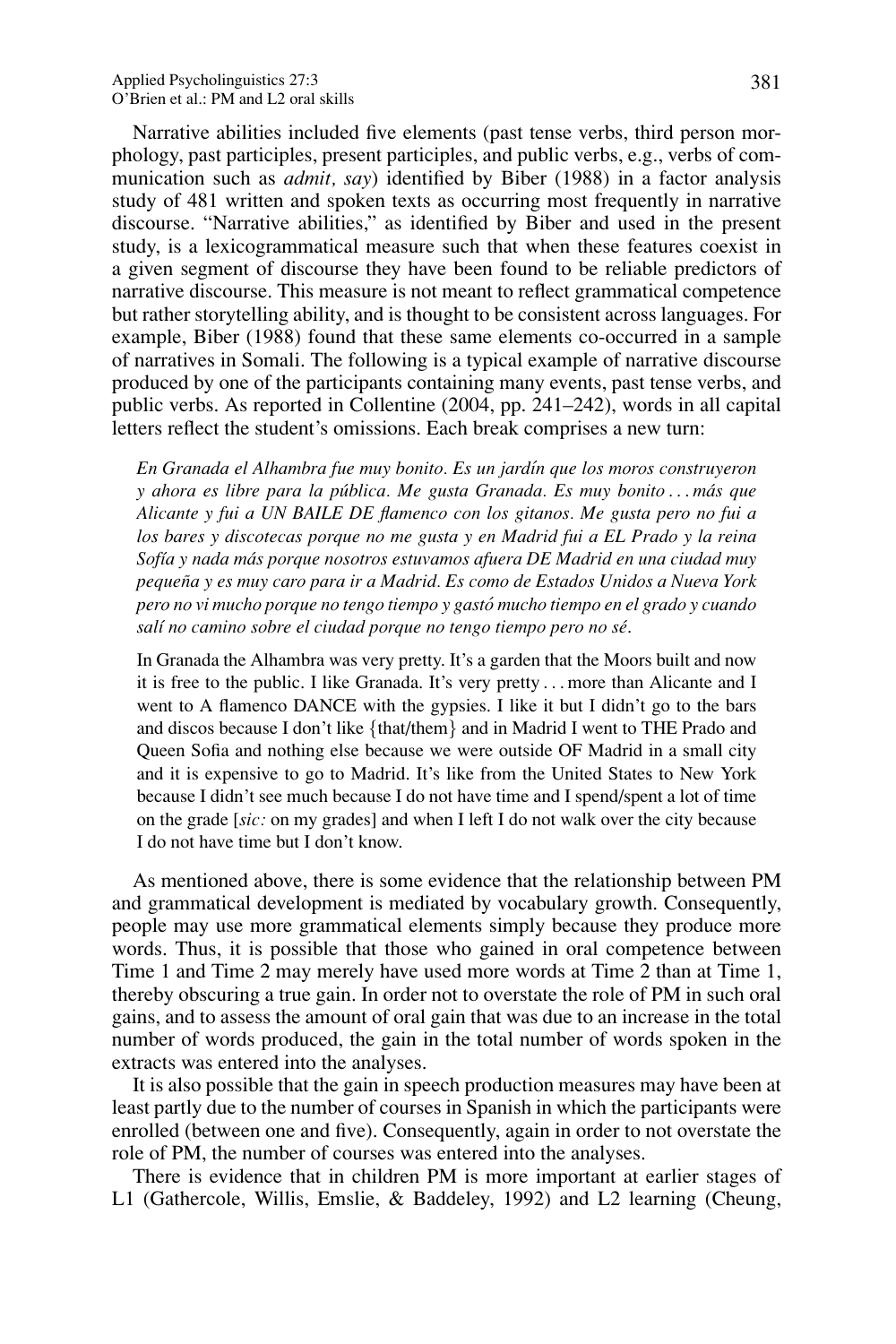1996; French, 2004a). More recently, O'Brien, Segalowitz, Freed, and Collentine (2006) extended this finding to adults, demonstrating that PM was more strongly associated with L2 oral fluency development in the less proficient adult L2 learners than in the more proficient learners. We wished to look at whether this pattern of results would extend to other measures of adult L2 speech production. Specifically, we wished to see whether the relationship between PM and Spanish speech production, as measured by productive vocabulary, narrative abilities, and grammatical skill, was different for the less proficient participants compared to the more proficient participants. The SAT II Spanish Test (The College Board, 2000), a test of reading ability in Spanish that measures knowledge of vocabulary, structure, and idiomatic expressions, was used to assess participants' levels of Spanish competence on entry into the study and to distinguish low ability from high ability learners of Spanish.

In summary, the present study asked two questions. Is PM implicated in the development of specific aspects of L2 speech production, namely, productive vocabulary, narrative abilities, and specific grammatical abilities? Is the relationship between PM and the above measures stronger for participants with initially lower levels of ability than for those with initially higher levels of ability? It was hypothesized that PM would be positively related to the development of L2 speech production (i.e., productive vocabulary, narrative abilities, and specific grammatical abilities) in the earlier phases of language learning, that is, in the initially less proficient participants as opposed to the initially more proficient participants.

#### METHOD

#### **Participants**

Participants were 43 ( $M = 21.84$  years of age,  $SD = 7.00$ ; 33 females) native speakers of English studying Spanish as an L2. The participants all had at least two prior semesters of formal study of Spanish; they had not previously studied Spanish abroad, Spanish was not a heritage language, and Spanish was not spoken at home. Their SAT II Spanish scores at the start of the semester varied between 310 (equivalent to first year of study) and 720 (equivalent to third year of study;  $M = 470$ ,  $SD = 101$ ). Eighteen participants were enrolled in one Spanish course at the University of Colorado in the United States and the remaining 25 participants, also from the United States, spent a semester in Spain at the Universidad de Alicante in a study abroad program and took between three and five courses.

## Procedure

The students were tested on PM and participated in a 20- to 30-min, tape-recorded OPI in Spanish at the beginning of the semester (Time 1). At this time, to assess their initial level of Spanish knowledge, they completed the SAT II Spanish Test (excluding the listening portion). At the end of the semester (Time 2), they were tested again on PM and participated in another OPI.

PM. Participants were tested on the serial order recognition of lists of nonwords at both Time 1 and Time 2. The test of serial recognition required participants to judge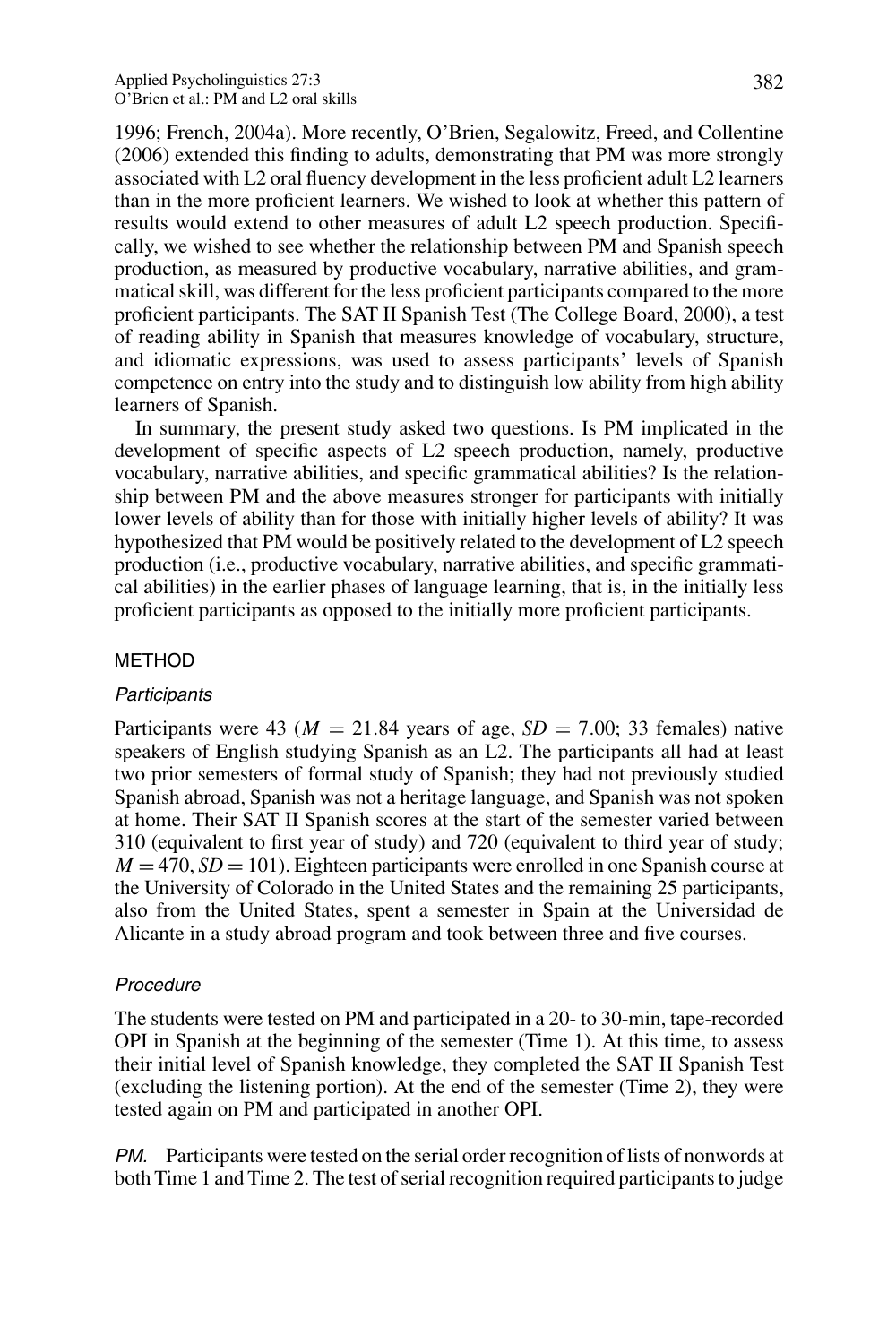whether the second presentation of a list of items was the same (same trials) or different (different trials) from the first presentation. The stimulus set consisted of one-syllable consonant–vowel–consonant nonwords taken from Gathercole et al. (2001). There were eight lists of nonwords at each of three list lengths: five, six, and seven. The lists were constructed in such a manner that, within each list length, all vowel sounds were different and consonants were as phonologically distinct as possible. Within each list, the items were ordered randomly across participants. Four of the lists at each list length were same trials (the second presentation was identical to the first presentation) and four were different trials. On different trials, although the list items were identical, in the second presentation, one pair of items was transposed, with the restraint that the first and last pair of items were never transposed. This restraint was included to encourage the participants to process the complete stimulus list by reducing the salience of transposed items. The location of the transposed pair was varied randomly across list lengths and participants. A short pause was inserted between the first and second presentation of each list. A four-item practice list was also constructed, consisting of two same and two different trials. The following is an example of a same trial "charn, nig, kom, jeel, gadge, lerb, mun *...* charn, nig, kom, jeel, gadge, lerb, mun" and a different trial "chig, nam, peb, gop, jooch, lart, teed *...* chig, nam, gop, peb, jooch, lart, teed."

Participants were tested individually starting with the practice trials. If they made an error on the practice trials, the task was explained again and they proceeded to do the practice trials a second time. After completing the practice trials without error, participants were presented with the eight five-item lists, followed by the eight six-item lists, and then the eight seven-item lists. The nonwords were presented auditorily through earphones on a Macintosh computer using the builtin "Victoria, high quality" computer-generated voice that read the nonwords from a text file at the rate of approximately one item every 750 ms. There was a delay of approximately 1.5 s between the first and second presentation of each list that made up a given trial. After the second presentation of each list on a given trial, the participants indicated by pressing a key whether both lists in the trials were in the same or in a different order. The total number of correct responses was recorded for each participant.

OPI. At both Time 1 and Time 2, each student took part in a 20- to 30-min OPI in Spanish given by testers trained by the American Council of Teachers of Foreign Languages (Breiner-Sanders, Lowe, Miles,  $\&$  Swender, 2000).<sup>1</sup> The interviews were tape-recorded and two 2-min extracts from each interview were retained, the first extract beginning at approximately 7 min and the second extract beginning at approximately 12 min. This yielded a 4-min Time 1 oral extract and a 4-min Time 2 oral extract for each student (see Segalowitz & Freed, 2004, for full details). The extracts were analyzed for the following Time 1 and Time 2 speech production measures.

Productive vocabulary. Each unique word produced by the participant in the extract at each test time was recorded and summed to yield a Time 1 and a Time 2 productive vocabulary score. Neologisms such as *problemo* and *overlapo*, representing only 0.6% of the total words in the corpus, were scored as unique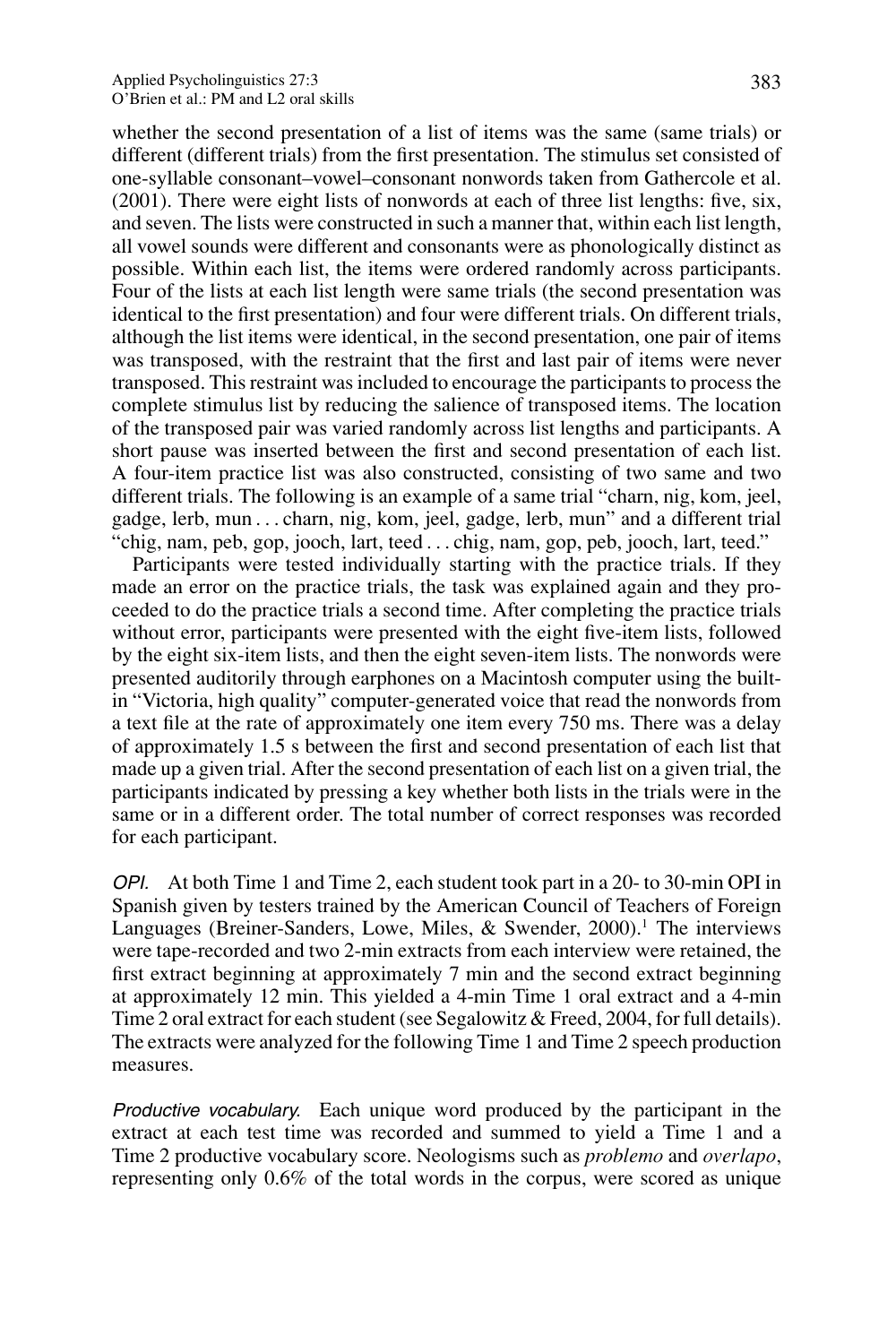words. This score reflected the number of lexical items accessed by the participant at each test time.

Narrative abilities. The number of occurrences of the five elements identified by Biber (1988) as being indicative of narrative discourse was recorded: past tense verbs, third person morphology, past participles, present participles, and public verbs (i.e., verbs of communication such as *admit* and *say*). The sum across these occurrences at each test time yielded a Time 1 and a Time 2 narrative score. Occurrences of the Spanish imperfect and the preterit were included in this measure. Consistent with the finding that L2 learners do not substitute marked forms where unmarked forms are required (Lafford & Collentine, 1987, 1989), participants were credited with an item whether or not it was used correctly. An examination of the corpus showed that substitutions that employed a past tense form when a present tense form would have been more appropriate comprised less than 1% of the past tense instances.

Inflectional morphology. The number of accurate uses of 14 elements of inflectional morphology at each test time was recorded (subjunctive accuracy was not retained in this study because it was rarely, if ever, produced by participants; see Collentine, 2004, for details). These elements were then standardized across Times 1 and 2 as follows. One composite *z* score was computed across Times 1 and 2 for each element resulting in a combined (Time  $1 +$  Time 2) mean score of zero and separate Time 1 and Time 2 *z* scores that were different from zero. In this manner, the relationship between Time 1 and Time 2 scores was maintained.

The *z* scores were then grouped into *free* and *bound* grammatical morphemes. The measure of *free grammatical morphemes* at Time 1 consisted of the mean of Time 1 *z* scores for accurate use of prepositions, object pronouns, coordinate conjunctions, subordinate conjunctions, plural pronouns, and feminine pronouns. The measure of Time 2 free grammatical morphemes reflected the mean of the Time 2 *z* scores for the same items. Similarly, measures of Time 1 and Time 2 *bound grammatical morpheme* use were calculated using the mean of Time 1 and Time 2 *z* scores, respectively, for correct use of copulas, present tense verbs, past tense verbs, indicatives, person, plural adjectives, plural verbs, and feminine adjectives.

Because PM seems to be especially important for remembering function words (Romani, 1994; Speidel, 1993), the free grammatical morphemes were further divided into *function words* (accurate use of prepositions, and coordinate and subordinate conjunctions) and *pronouns* (accurate use of object pronouns, plural pronouns, and feminine pronouns).

Clauses. Time 1 and Time 2 measures of *subordinate* and *coordinate clause use* were obtained based on the frequency with which these structures occurred.

Total words. Because participants produced more words in the Time 2 extracts than in the Time 1 extracts, it was conceivable that a gain in the speech production measures could be due to an increase in the number of words that participants produced. To control for this possibility, the gain in the total number of words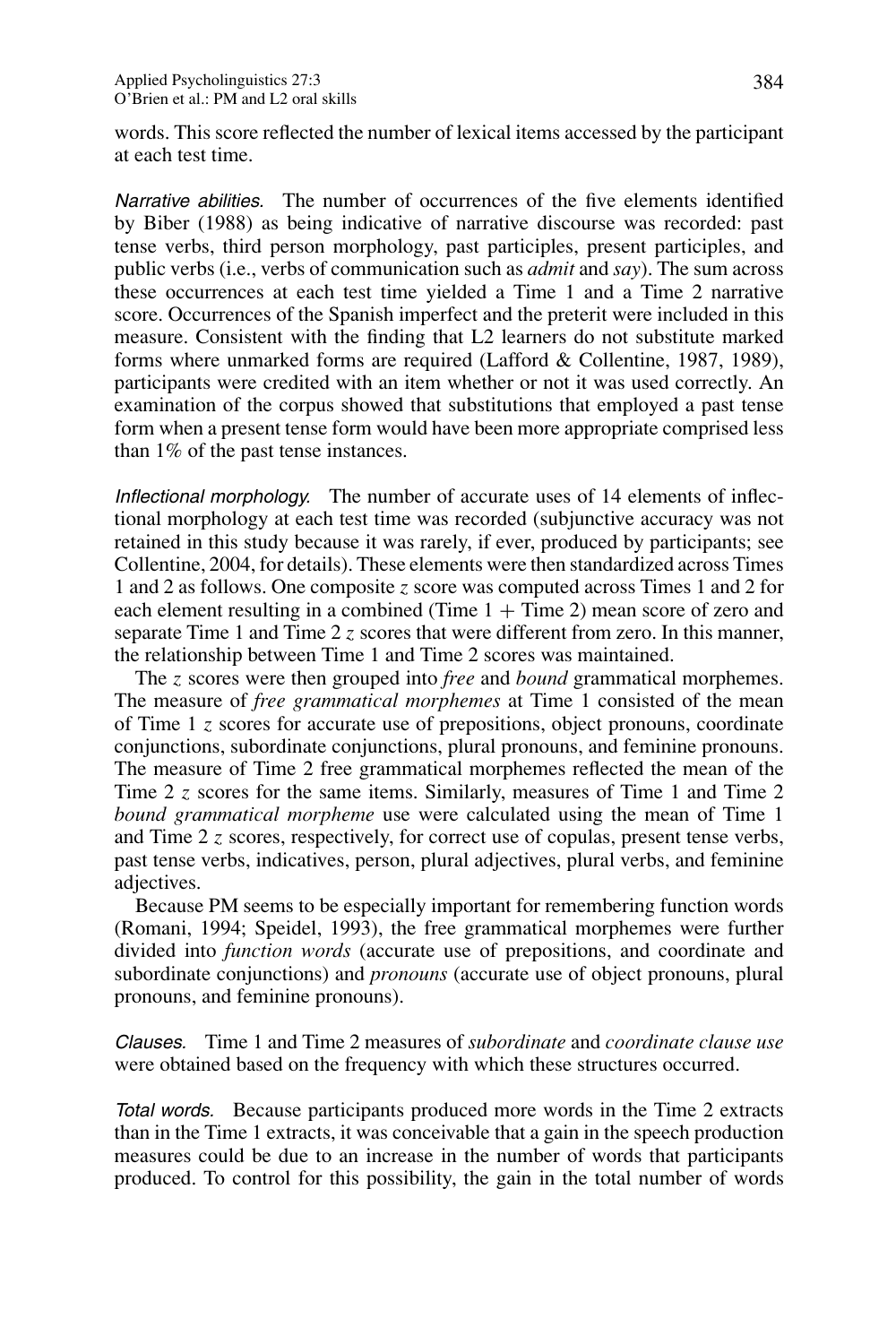spoken between Time 1 and Time 2 was entered into the analyses. The gain was computed by residualizing total words produced at Time 2 against total words produced at Time 1, yielding a residualized gain score. This residualized gain score reflected participants' improvement in the total number of words they produced between Time 1 and Time 2, after equating them on Time 1 for total words produced.

**SAT II Spanish Test.** The SAT II Spanish test (The College Board, 2000) is used to place high school students into universities in the United States. For purposes of the present study, this test was used to evaluate the participants' overall Spanish language knowledge on entry into the study. The test contains 85 questions divided into three parts, each weighted equally: vocabulary and structure, paragraph completion, and reading comprehension. For this test, the students' raw scores are scaled on a range of 200–800 according to a linear function derived from norming techniques. The US mean (i.e., those around the 50th percentile) scaled score is 596 ( $N = 25,155$ ,  $SD = 30$ ). The means obtained in the present study are reported in Table 1.

# RESULTS

This study asked whether PM was implicated in the development of specific measures of L2 speech production, namely productive vocabulary, narrative abilities, and specific grammatical abilities. It further asked whether this relationship was greater for the participants with initially lower levels of L2 ability than for those with initially higher levels of L2 ability.

The data were first inspected for outliers. For each variable, scores greater than 2 *SD* from the group mean for that variable were assigned the next highest score plus one. Scores more than 2 *SD* below the mean were assigned the next lowest score minus one. Unless otherwise indicated, the alpha level selected for significance was .05 (two tailed).

## Entire cohort

The first question addressed was whether, over the entire cohort, PM was implicated in the development of L2 productive vocabulary, narrative abilities, and grammatical competence. Means and standard errors of all 10 variables (SAT II Spanish, total words, number of Spanish courses, PM, and six oral measures) for Time 1 and Time 2 are presented in Table 1, except for SAT II Spanish and number of Spanish courses, for which only a Time 1 value is available. To test whether the participants improved on PM and Spanish oral measures between Time 1 and Time 2, a series of a priori paired *t* tests was performed comparing performance on the measures at Time 1 and Time 2. The results of the *t* tests showed that, between Time 1 and Time 2, the participants gained in total words, *t* (42) = 5.26, *p* < .001, productive vocabulary, *t* (42) = 5.98, *p* < .001, correct use of free grammatical morphemes,  $t(42) = 4.57$ ,  $p < .001$ , correct use of bound grammatical morphemes,  $t(42) = 7.92$ ,  $p < .001$ , subordinate clause use,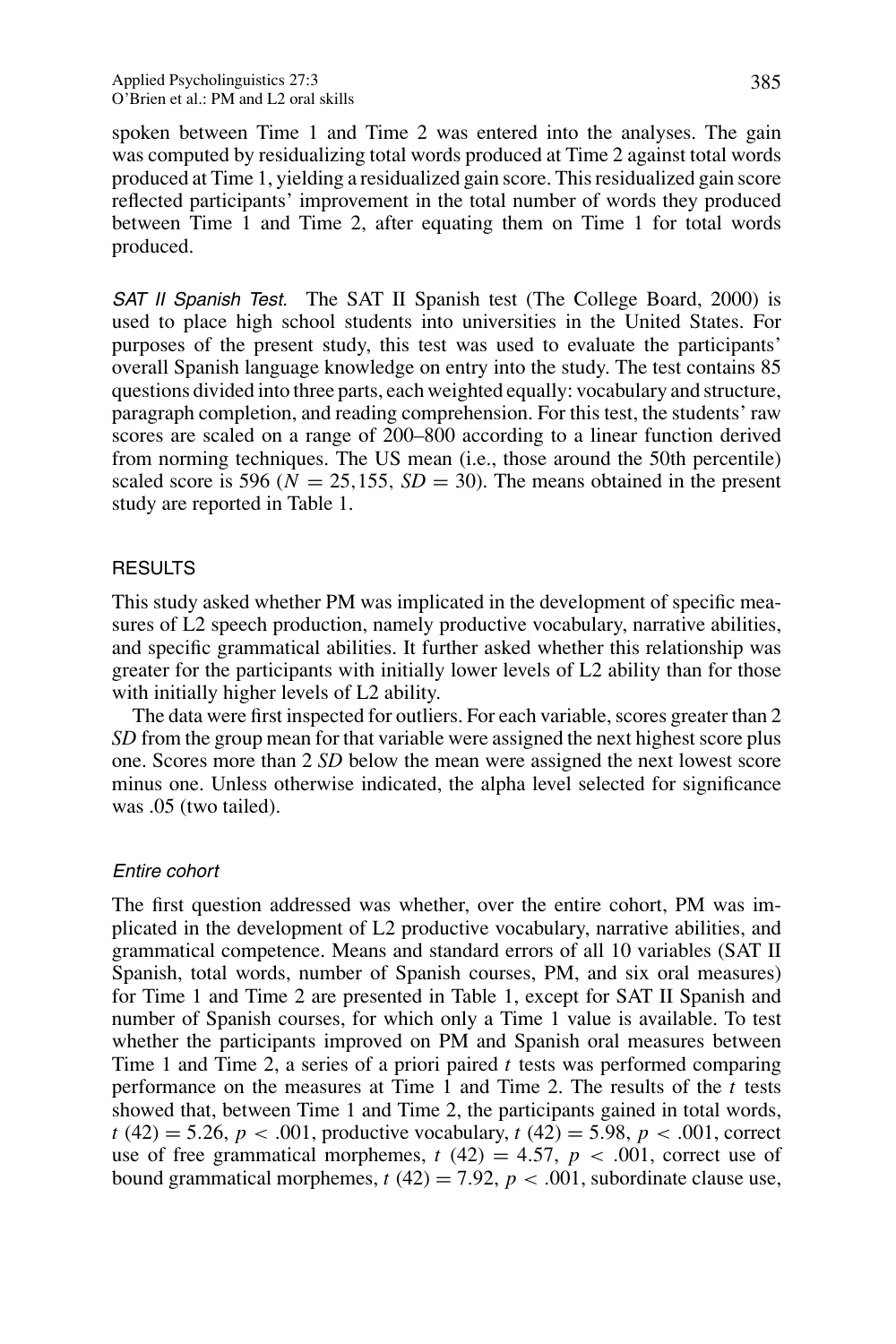|                                    |        | Entire Cohort ( $n = 43$ ) |       |                   |        |                | Low Ability ( $n = 23$ ) |                    |                |        | High Ability $(n = 20)$ |                    |
|------------------------------------|--------|----------------------------|-------|-------------------|--------|----------------|--------------------------|--------------------|----------------|--------|-------------------------|--------------------|
| Variable                           | Time 1 |                            |       | Time 2            | Time 1 |                |                          | Time 2             | Time 1         |        |                         | Time 2             |
| <b>SAT II Spanish</b>              |        | 470 (15)                   |       |                   |        | 399 (11)       |                          |                    | 552            | (18)   |                         |                    |
| Total words                        | 171    | (6.51)                     | 216   | $(9.60)$ ***      |        | 174 (9.73)     |                          | $220$ $(14.80)$ ** | 169            | (0.37) |                         | $212$ $(12.00)$ ** |
| No. of Spanish courses             | 2.63   | (0.23)                     |       |                   |        | 2.74(0.30)     |                          |                    | 2.50           | (0.37) |                         |                    |
| Phonological memory                | 15.53  | (0.47)                     | 15.53 | (0.38)            |        | 15.00(0.63)    | 15.57                    | (0.56)             | 16.15          | (0.69) | 15.50                   | (0.53)             |
| Productive vocabulary              | 79.00  | (2.25)                     | 99.88 | $(3.93)$ ***      | 78.65  | (2.99)         | 100.61                   | $(5.79)$ ***       | 79.40          | (3.50) | 99.05                   | $(5.34)$ ***       |
| Narrative abilities                | 19.86  | (1.00)                     | 21.19 | (1.31)            |        | 18.83 (1.37)   | 21.87                    | (1.98)             | 21.05          | (1.46) |                         | 20.40 (1.71)       |
| Grammatical morphemes <sup>a</sup> |        |                            |       |                   |        |                |                          |                    |                |        |                         |                    |
| Free                               |        | $-0.200(0.05)$             |       | $0.187(0.08)$ *** |        | $-0.261(0.07)$ |                          | $0.193(0.13)$ **   | $-0.131(0.09)$ |        |                         | $0.180(0.11)$ *    |
| Bound                              |        | $-0.309(0.07)$             |       | $0.265(0.09)$ *** |        | $-0.325(0.10)$ |                          | $0.194(0.13)$ ***  | $-0.291(0.10)$ |        |                         | $0.347(0.13)$ ***  |
| Subordinate clause use             |        | 3.65(0.45)                 | 4.98  | $(0.46)$ *        |        | 2.96(0.55)     | 4.87                     | $(0.65)*$          | 4.45           | (0.69) | 5.10                    | (0.67)             |
| Coordinate clause use              | 5.58   | (0.37)                     |       | $6.74$ $(0.43)*$  |        | 5.74 (0.49)    | 6.91                     | (0.61)             | 5.40           | (0.56) | 6.55                    | $(0.62)$ *         |

Table 1. Means (standard errors) for SAT II Spanish, total words, number of Spanish courses, phonological memory, and oral production measures *at Time 1 and Time 2*

*<sup>a</sup>*Free grammatical morphemes and bound grammatical morphemes are expressed as *<sup>z</sup>* scores.

 $**p* < .05. ***p* < .01. ****p* < .001.$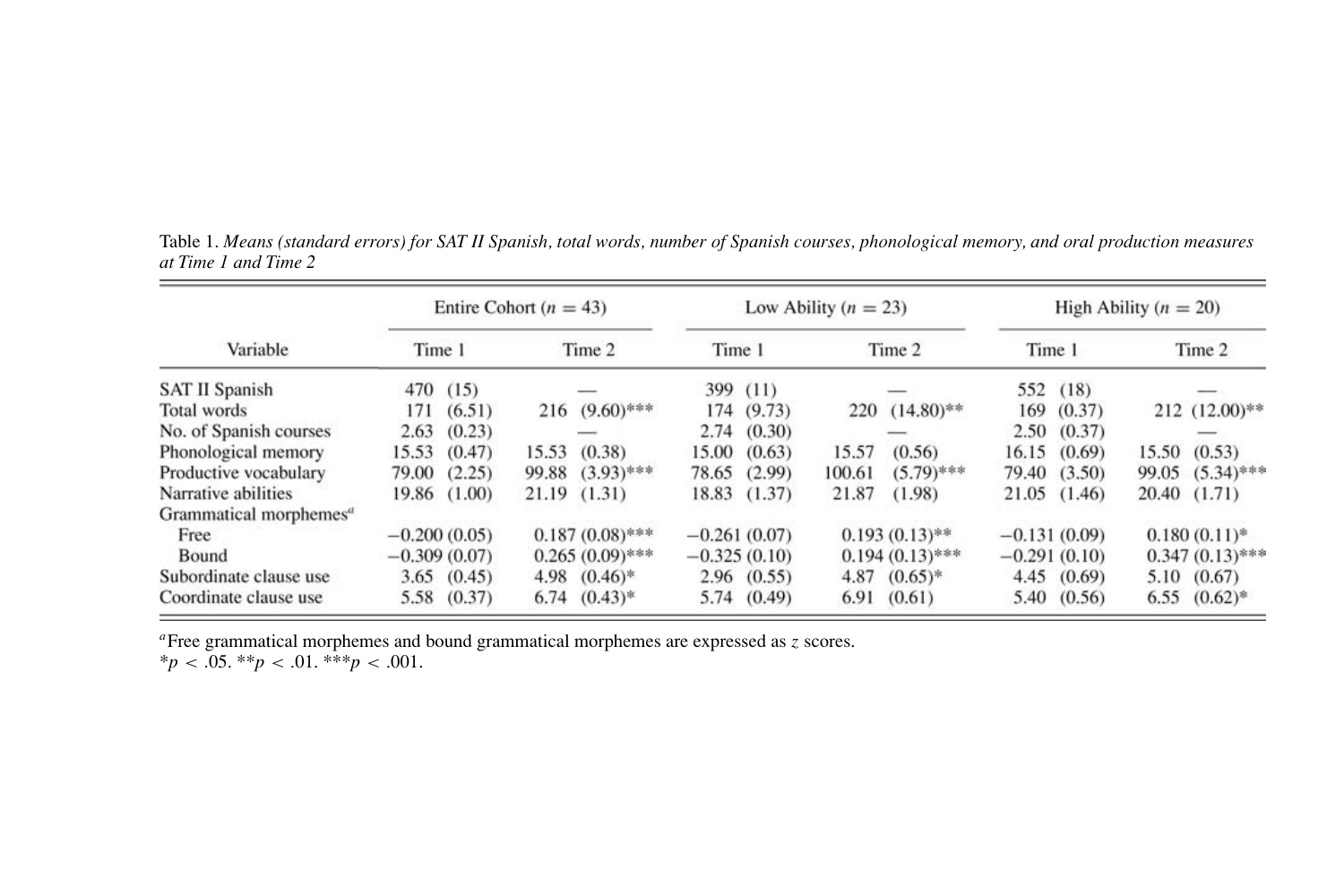$t(42) = 2.57$ ,  $p = .014$ , and coordinate clause use,  $t(42) = 2.51$ ,  $p = .016$ . The participants did not improve in PM,  $t(42) = 0.00$ , *ns*, or narrative abilities,  $t(42) = 0.97$ , *ns*, between Time 1 and Time 2. Given that PM did not change over time, the remaining analyses use PM at Time 1.

Table 2 shows the Pearson intercorrelation coefficients for PM and the six Spanish oral measures across Times 1 and 2, except for PM for which only the Time 1 measure is reported (SAT II Spanish, total words, and number of courses were not included in this analysis). Time 1 PM was significantly correlated with Time 1 and Time 2 productive vocabulary (Time 1:  $p = .021$ ; Time 2:  $p =$ *.*048), narrative abilities (Time 1:  $p = .022$ ; Time 2:  $p = .043$ ), free grammatical morphemes (Time 1:  $p = .049$ ; Time 2:  $p = .008$ ), and subordinate clause use (Time 1:  $p = .006$ ; Time 2:  $p = .001$ ). PM did not correlate with bound grammatical morphemes or coordinate clause use at either Time 1 or Time 2.

To test whether PM was related to the development of oral abilities between Time 1 and Time 2, residualized change scores were computed by regressing Time 2 oral performance on Time 1 oral performance. The resulting oral development measures reflect the amount that participants' scores changed between Time 1 and Time 2, equated on Time 1 scores. The Pearson correlation coefficients among the residualized change scores and PM are presented in Table 3. PM was significantly correlated with three out of the six oral development measures: narrative abilities, free grammatical morphemes, and subordinate clause use (all *p*s *< .*014). PM did not correlate with change in productive vocabulary, bound grammatical morphemes, or coordinate clause use.

To summarize, the above analyses revealed that, over the entire cohort, PM was related to development of narrative abilities, correct use of free morphemes, and subordinate clause use, such that those with better PM skills made more gains on these measures. Although PM was related to productive vocabulary at both Times 1 and 2, it did not predict change in vocabulary production over the semester.

The above analyses show that PM is implicated in a number of oral development measures. However, it is possible that the oral development was due, at least in part, to the greater number of words that participants used at Time 2 compared to Time 1 (i.e., participants who produced more speech may have used proportionately more lexical, narrative, and grammatical elements). To test whether the gains in oral measures may have been due to the increase in the total number of words used between Times 1 and 2, a series of hierarchical regressions was performed. A residualized change score was computed for total words used (Time 2 residualized against Time 1) and entered in Step 1 of the regression. We also wished to see whether in-class Spanish contact contributed to oral development. Consequently, the number of Spanish courses that participants' were enrolled in was entered in Step 2. So as not to overstate its effect, PM was entered in the last step, after the other control variables had been entered. At this point, given the evidence that PM may be important for remembering function words (Romani, 1994; Speidel, 1993), it was decided to divide the free grammatical morphemes into function words (containing prepositions, and subordinate and coordinate conjunctions) and pronouns. Separate hierarchical regressions were also performed on these two variables.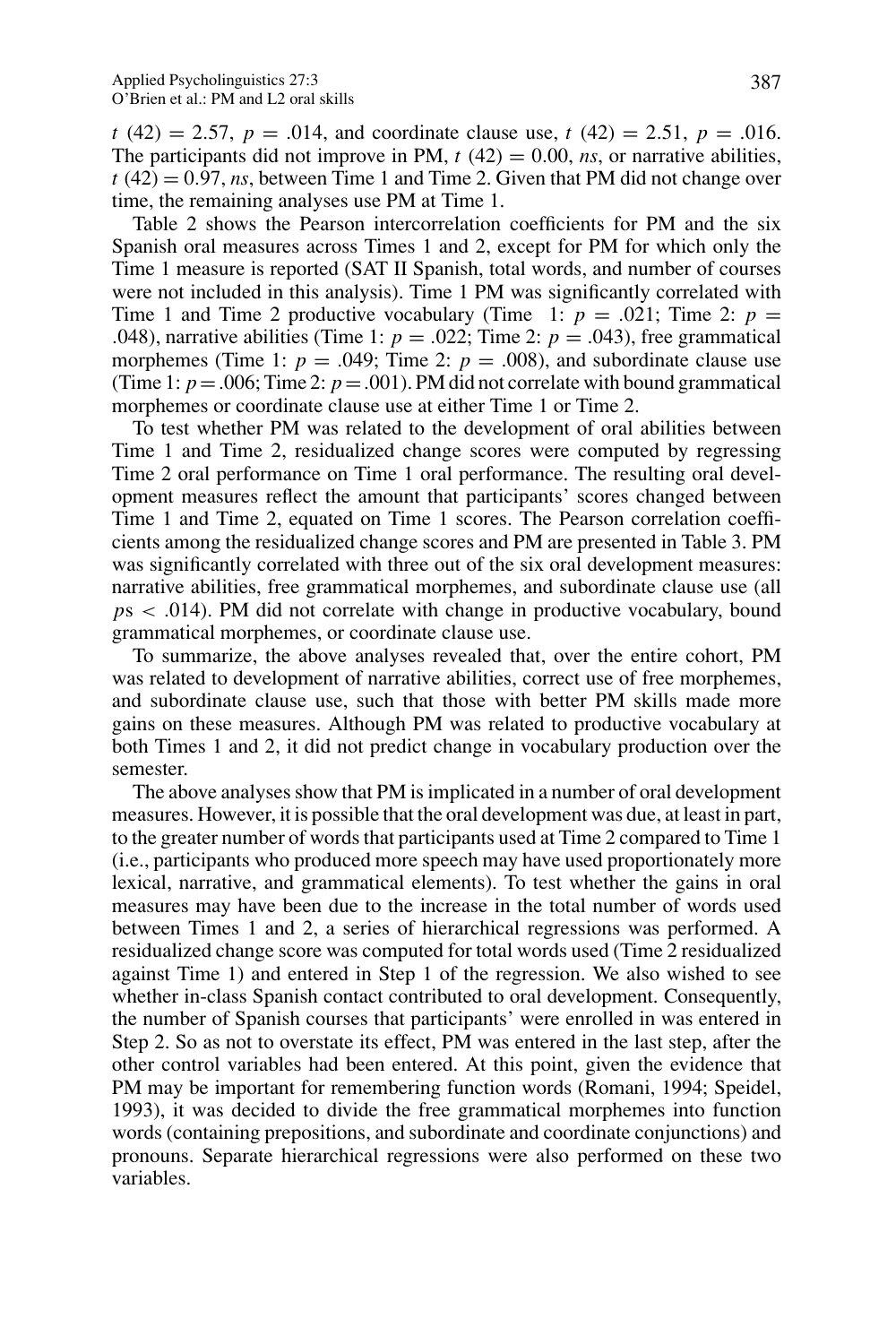|                                                                                                                                                                                                                                                                                                                                                                       |                                                                                                                          |                                                                                                                             |                                                                                                             |                                                                                             | Entire Cohort ( $n = 43$ )                                                            |                                                               |                                                       |                                                         |                                                  |                                  |                        |           |    |
|-----------------------------------------------------------------------------------------------------------------------------------------------------------------------------------------------------------------------------------------------------------------------------------------------------------------------------------------------------------------------|--------------------------------------------------------------------------------------------------------------------------|-----------------------------------------------------------------------------------------------------------------------------|-------------------------------------------------------------------------------------------------------------|---------------------------------------------------------------------------------------------|---------------------------------------------------------------------------------------|---------------------------------------------------------------|-------------------------------------------------------|---------------------------------------------------------|--------------------------------------------------|----------------------------------|------------------------|-----------|----|
| Variable                                                                                                                                                                                                                                                                                                                                                              | $\mathbf{1}$                                                                                                             | 2                                                                                                                           | 3                                                                                                           | 4                                                                                           | 5                                                                                     | 6                                                             | $\tau$                                                | 8                                                       | 9                                                | 10                               | 11                     | 12        | 13 |
| 1. Phonological<br>memory $(1)$<br>2. Vocabulary (1)<br>3. Narrative abilities (1)<br>4. Free morphemes (1)<br>5. Bound morphemes (1)<br>6. Subordinate clauses (1)<br>7. Coordinate clauses (1)<br>8. Vocabulary (2)<br>9. Narrative abilities (2)<br>10. Free morphemes (2)<br>11. Bound morphemes (2)<br>12. Subordinate clauses (2)<br>13. Coordinate clauses (2) | $.351*$<br>$.348*$<br>$.303*$<br>.074<br>$.416**$<br>$-.030$<br>$.304*$<br>$.310*$<br>$.402**$<br>.241<br>.497**<br>.125 | $.446**$<br>$.607***$<br>$.543***$<br>$.620***$<br>$.534***$<br>.468**<br>.220<br>$.430**$<br>$.432**$<br>$.523***$<br>.287 | $.660***$<br>.599***<br>$.433**$<br>$.568***$<br>.262<br>$.319*$<br>.284<br>$.442**$<br>$.461**$<br>$.302*$ | .492**<br>$.516***$<br>$.541***$<br>.227<br>.231<br>$.311*$<br>$.410**$<br>.386*<br>$.320*$ | $.427**$<br>$.544**$<br>.273<br>$.328*$<br>$.372*$<br>$.628***$<br>$.353*$<br>$.384*$ | $.300*$<br>$.318*$<br>.075<br>.254<br>.290<br>$.358*$<br>.132 | .107<br>.269<br>.249<br>$.377*$<br>$.335*$<br>$.337*$ | .596***<br>.779***<br>$.679***$<br>$.590***$<br>.699*** | $.760***$<br>$.665***$<br>$.552***$<br>$.612***$ | $.804***$<br>$.571***$<br>809*** | $.503***$<br>$.762***$ | $.513***$ |    |
|                                                                                                                                                                                                                                                                                                                                                                       |                                                                                                                          |                                                                                                                             |                                                                                                             |                                                                                             | Low Ability ( $n = 23$ )                                                              |                                                               |                                                       |                                                         |                                                  |                                  |                        |           |    |
| 1. Phonological<br>memory $(1)$<br>2. Vocabulary (1)<br>3. Narrative abilities (1)<br>4. Free morphemes (1)<br>5. Bound morphemes (1)<br>6. Subordinate clauses (1)<br>7. Coordinate clauses (1)<br>8. Vocabulary (2)                                                                                                                                                 | .296<br>.016<br>.278<br>$-.012$<br>.381<br>$-.025$<br>$.423*$                                                            | .534**<br>$.610***$<br>$.662***$<br>$.639***$<br>$.626**$<br>.489*                                                          | $.740***$<br>$.701***$<br>.384<br>$.751***$<br>.385                                                         | $.651***$<br>$.655***$<br>$.510*$<br>.351                                                   | $.465*$<br>$.586**$<br>$.446*$                                                        | .371<br>.124                                                  | .254                                                  |                                                         |                                                  |                                  |                        |           |    |

Table 2. Simple intercorrelations among phonological memory and oral production measures at Time 1 and Time 2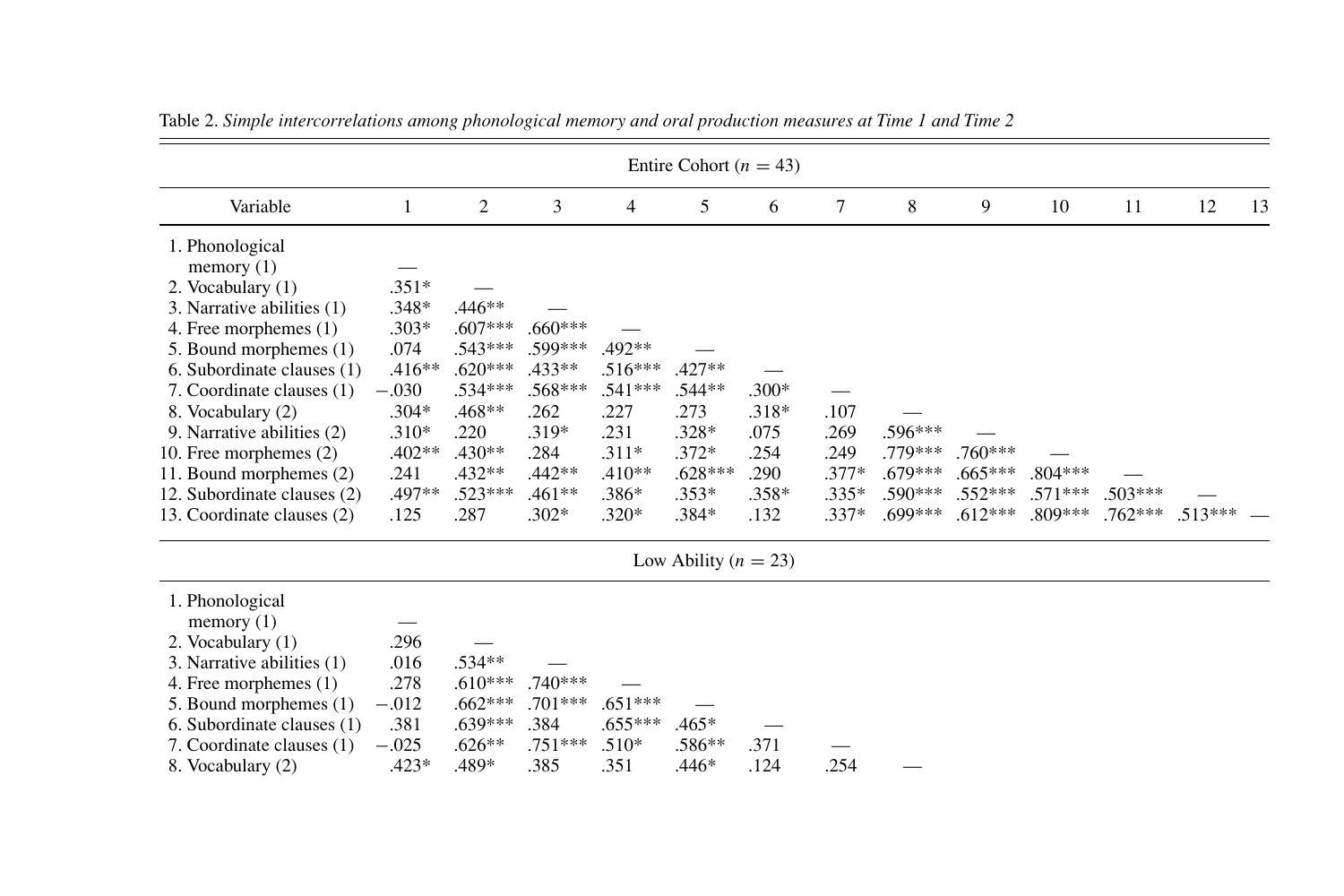| 9. Narrative abilities (2)  | .435*    | .157     | .268     | .327     | .271                      | .029     | .100    | .781***  |           |           |           |           |  |
|-----------------------------|----------|----------|----------|----------|---------------------------|----------|---------|----------|-----------|-----------|-----------|-----------|--|
| 10. Free morphemes (2)      | .483*    | .376     | .214     | .296     | .351                      | .139     | .100    | .855***  | .831***   |           |           |           |  |
| 11. Bound morphemes (2)     | .238     | .450*    | $.477*$  | .445*    | $.765***$                 | .219     | .264    | .787***  | $.705***$ | $.748***$ |           |           |  |
| 12. Subordinate clauses (2) | $.471*$  | .367     | .348     | .320     | .325                      | .187     | .310    | .693***  | $.677***$ | $.682***$ | $.643***$ |           |  |
| 13. Coordinate clauses (2)  | .291     | .356     | $.481*$  | .488*    | .480*                     | .164     | .259    | .714***  | .797***   | $.832***$ | $.766***$ | $.732***$ |  |
|                             |          |          |          |          | High Ability ( $n = 20$ ) |          |         |          |           |           |           |           |  |
| 1. Phonological             |          |          |          |          |                           |          |         |          |           |           |           |           |  |
| memory $(1)$                |          |          |          |          |                           |          |         |          |           |           |           |           |  |
| 2. Vocabulary (1)           | .411     |          |          |          |                           |          |         |          |           |           |           |           |  |
| 3. Narrative abilities (1)  | $.684**$ | .359     |          |          |                           |          |         |          |           |           |           |           |  |
| 4. Free morphemes (1)       | .279     | $.616**$ | $.566**$ |          |                           |          |         |          |           |           |           |           |  |
| 5. Bound morphemes (1)      | .165     | .419     | .478*    | .342     |                           |          |         |          |           |           |           |           |  |
| 6. Subordinate clauses (1)  | .394     | $.633**$ | .437     | .362     | .403                      |          |         |          |           |           |           |           |  |
| 7. Coordinate clauses (1)   | $-.008$  | .449*    | .413     | $.618**$ | $.482*$                   | .294     |         |          |           |           |           |           |  |
| 8. Vocabulary (2)           | .175     | .453*    | .119     | .116     | .028                      | $.591**$ | $-.083$ |          |           |           |           |           |  |
| 9. Narrative abilities (2)  | .194     | .317     | .450*    | .175     | .431                      | .194     | .496*   | .286     |           |           |           |           |  |
| 10. Free morphemes (2)      | .317     | $.515*$  | .407     | .361     | .410                      | .435     | .459*   | $.600**$ | .691**    |           |           |           |  |
| 11. Bound morphemes (2)     | .206     | .415     | .374     | .352     | $.437*$                   | .320     | .544*   | $.523*$  | .695**    | .918***   |           |           |  |
| 12. Subordinate clauses (2) | .532*    | .695**   | .599**   | $.457*$  | .385                      | .542*    | .372    | .361     | .480*     | .411      | .330      |           |  |
| 13. Coordinate clauses (2)  | $-.041$  | .215     | .118     | .192     | .267                      | .147     | .421    | $.467*$  | $.552*$   | .784***   | $.793***$ | .245      |  |
|                             |          |          |          |          |                           |          |         |          |           |           |           |           |  |

*Note:* The numbers after the variables denote testing time.

 $*_{p}$  < .05.  $*_{p}$  < .01.  $*_{p}$  < .001*.*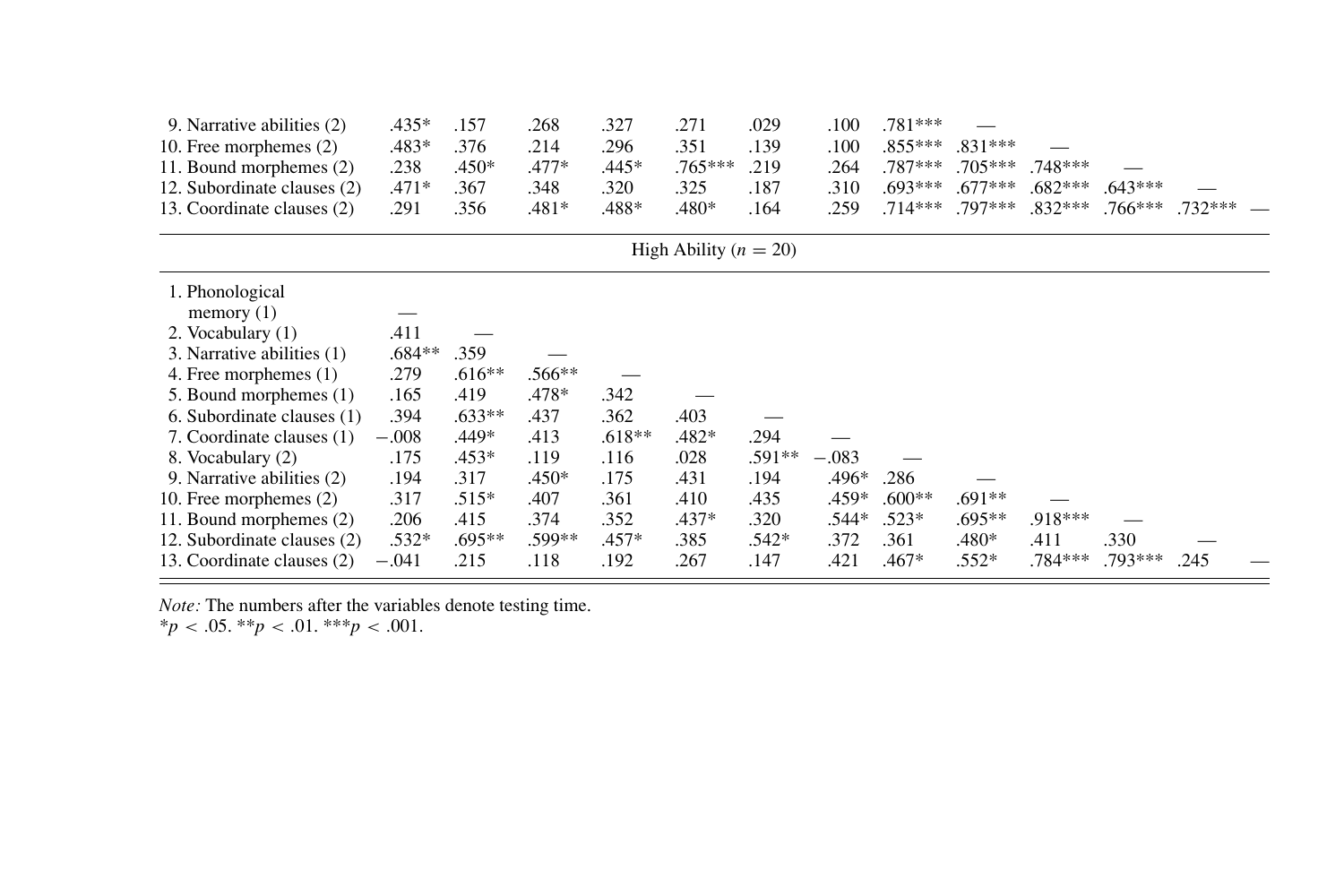|                        |              | Entire Cohort ( $n = 43$ ) |           |                |           |           |   |
|------------------------|--------------|----------------------------|-----------|----------------|-----------|-----------|---|
| Variable               | $\mathbf{1}$ | 2                          | 3         | $\overline{4}$ | 5         | 6         | 7 |
| 1. Phonological memory |              |                            |           |                |           |           |   |
| 2. Vocabulary          | .158         |                            |           |                |           |           |   |
| 3. Narrative abilities | $.457**$     | $.415**$                   |           |                |           |           |   |
| 4. Free morphemes      | $.324*$      | $.686***$                  | $.604***$ |                |           |           |   |
| 5. Bound morphemes     | .251         | $.656***$                  | $.499**$  | .729***        |           |           |   |
| 6. Subordinate clauses | $.372*$      | $.361*$                    | $.345*$   | $.470**$       | $.377*$   |           |   |
| 7. Coordinate clauses  | .144         | $.632***$                  | $.453**$  | $.762***$      | $.690***$ | $.443**$  |   |
|                        |              | Low Ability ( $n = 23$ )   |           |                |           |           |   |
| 1. Phonological memory |              |                            |           |                |           |           |   |
| 2. Vocabulary          | .3410        |                            |           |                |           |           |   |
| 3. Narrative abilities | $.651***$    | $.612**$                   |           |                |           |           |   |
| 4. Free morphemes      | $.432*$      | $.804***$                  | .797***   |                |           |           |   |
| 5. Bound morphemes     | .374         | .854***                    | $.690***$ | $.823***$      |           |           |   |
| 6. Subordinate clauses | .355         | $.674***$                  | $.518**$  | $.644***$      | $.706***$ |           |   |
| 7. Coordinate clauses  | .309         | $.670***$                  | $.657**$  | $.776***$      | $.778***$ | $.646***$ |   |
|                        |              | High Ability $(n = 20)$    |           |                |           |           |   |
| 1. Phonological memory |              |                            |           |                |           |           |   |
| 2. Vocabulary          | $-.050$      |                            |           |                |           |           |   |
| 3. Narrative abilities | .192         | .124                       |           |                |           |           |   |
| 4. Free morphemes      | .225         | $.487*$                    | .293      |                |           |           |   |
| 5. Bound morphemes     | .115         | $.519*$                    | .323      | $.723***$      |           |           |   |
| 6. Subordinate clauses | $.445*$      | $-.141$                    | .079      | .153           | .083      |           |   |
| 7. Coordinate clauses  | $-.042$      | $.575*$                    | .156      | $.743***$      | $.661**$  | .123      |   |

Table 3. *Zero-order intercorrelations among phonological memory and oral production residualized change scores*

 $*_{p}$  < .05. \*\**p* < .01. \*\*\**p* < .001.

The results of the hierarchical regressions (see Table 4) showed that, although changes in the total number of words that were used accounted for a large, significant amount of variance for all oral development measures  $(\Delta R^2)$  between 13 and 77%), after Spanish courses were partialed out, PM still accounted for a further significant amount of variance for two variables: narrative abilities and subordinate clause use. With respect to free grammatical morphemes, after total words and number of Spanish courses were partialed out, the variance accounted for by PM showed a trend toward significance. This variance was accounted for by function words. PM did not account for a significant amount of variance for productive vocabulary, bound grammatical morphemes, coordinate clause use, or pronouns.

In summary, although change in total words used accounted for large amounts of variance in the oral development scores, PM still accounted for significant amounts of variance in narrative abilities and subordinate clause use, and showed a trend toward significance in free grammatical morphemes, which was explained by change in the correct use of function words.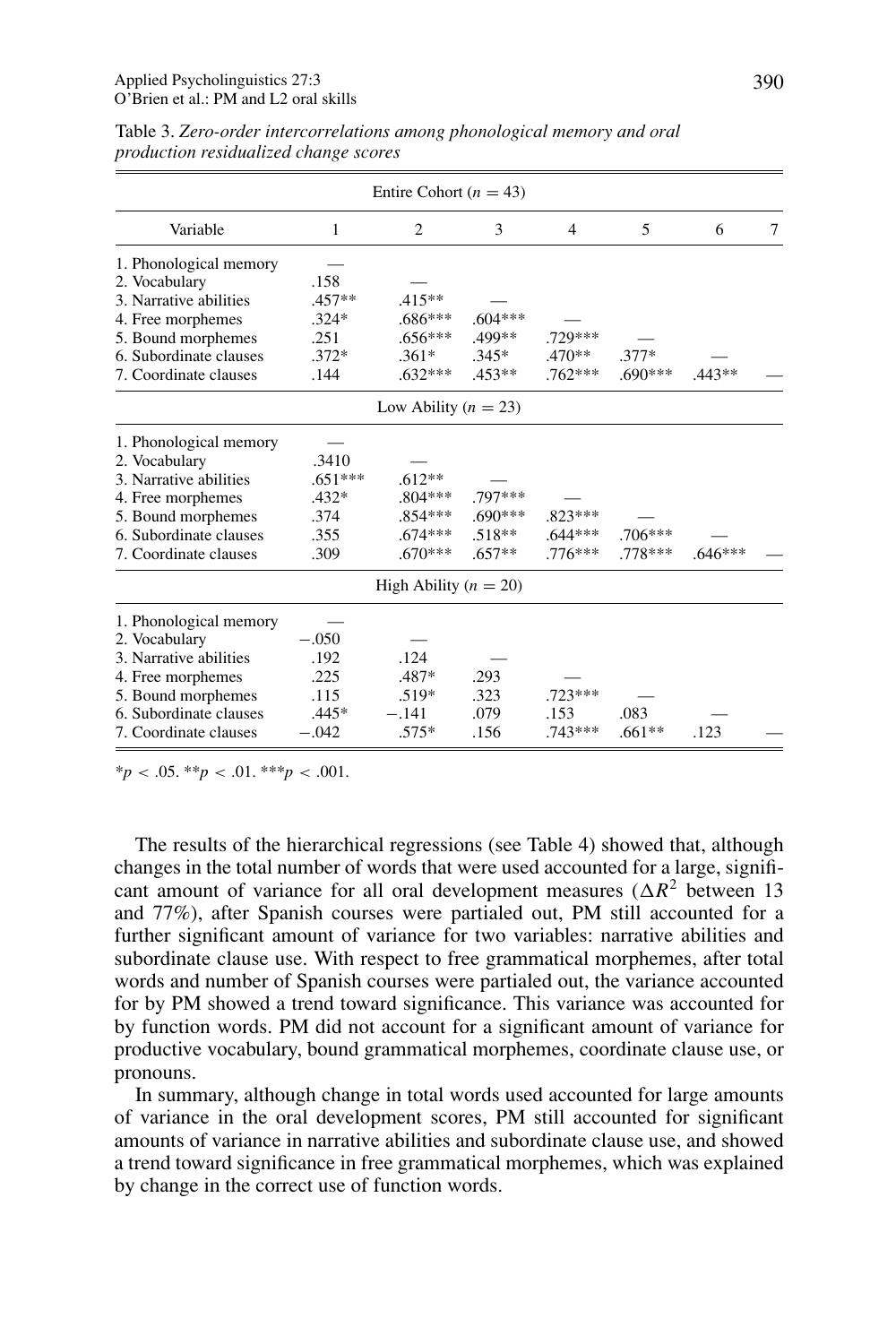| Variable                             | R    | $R^2$ | Adj. $R^2$ | $\Delta R^2$ | $\Delta F$ | df    | $\boldsymbol{p}$ |
|--------------------------------------|------|-------|------------|--------------|------------|-------|------------------|
| $\triangle$ Narrative abilities      |      |       |            |              |            |       |                  |
| $\Delta$ Total words                 | .569 | .323  | .307       | .323         | 19.595     | 1, 41 | .000             |
| No. of Spanish courses               | .610 | .372  | .341       | .049         | 3.091      | 1,40  | .086             |
| Phonological memory                  | .666 | .484  | .444       | .112         | 8.455      | 1,39  | .006             |
| $\triangle$ Vocabulary               |      |       |            |              |            |       |                  |
| $\Delta$ Total words                 | .880 | .774  | .768       | .774         | 140.397    | 1,41  | .000             |
| No. of Spanish courses               | .880 | .775  | .764       | .001         | 0.141      | 1,40  | .710             |
| Phonological memory                  | .880 | .775  | .758       | .000         | 0.061      | 1,39  | .806             |
| $\Delta$ Free grammatical morphemes  |      |       |            |              |            |       |                  |
| $\triangle$ Total words              | .761 | .580  | .569       | .580         | 56.517     | 1,41  | .000             |
| No. of Spanish courses               | .774 | .598  | .578       | .019         | 1.881      | 1,40  | .178             |
| Phonological memory                  | .791 | .626  | .597       | .028         | 2.870      | 1,39  | .098             |
| $\Delta$ Bound grammatical morphemes |      |       |            |              |            |       |                  |
| $\Delta$ Total words                 | .699 | .488  | .476       | .488         | 39.139     | 1,41  | .000             |
| No. of Spanish courses               | .699 | .489  | .463       | .000         | 0.028      | 1,40  | .867             |
| Phonological memory                  | .709 | .502  | .464       | .014         | 1.068      | 1,39  | .308             |
| $\triangle$ Subordinate clause use   |      |       |            |              |            |       |                  |
| $\Delta$ Total words                 | .402 | .161  | .141       | .161         | 7.855      | 1,41  | .008             |
| No. of Spanish courses               | .403 | .162  | .120       | .001         | 0.037      | 1,40  | .848             |
| Phonological memory                  | .501 | .251  | .193       | .089         | 4.606      | 1,39  | .038             |
| $\triangle$ Coordinate clause use    |      |       |            |              |            |       |                  |
| $\Delta$ Total words                 | .731 | .534  | .522       | .534         | 46.922     | 1,41  | .000             |
| No. of Spanish courses               | .732 | .536  | .512       | .002         | 0.157      | 1,40  | .694             |
| Phonological memory                  | .732 | .536  | .500       | .000         | 0.001      | 1,39  | .979             |
| $\Delta$ Function words              |      |       |            |              |            |       |                  |
| $\Delta$ Total words                 | .824 | .679  | .671       | .679         | 86.776     | 1,41  | .000             |
| No. of Spanish courses               | .834 | .695  | .680       | .016         | 2.134      | 1,40  | .152             |
| Phonological memory                  | .866 | .749  | .730       | .054         | 8.422      | 1,39  | .006             |
| $\triangle$ Pronouns                 |      |       |            |              |            |       |                  |
| $\Delta$ Total words                 | .363 | .131  | .110       | .131         | 6.206      | 1,41  | .017             |
| No. of Spanish courses               | .374 | .140  | .097       | .009         | 0.409      | 1,40  | .526             |
| Phonological memory                  | .393 | .155  | .090       | .015         | 0.670      | 1,39  | .418             |

Table 4. *Summary of hierarchical multiple regression analyses for variables predicting Spanish oral development for the entire cohort*

#### Low ability and high ability participants

The second question addressed was whether the relationship between PM and oral production measures observed over the entire cohort was greater for participants with initially lower levels of L2 ability than for those with initially higher levels of L2 ability. Previously reported research has suggested that PM is implicated in language learning for those at earlier rather than later stages of learning (Cheung, 1996; French, 2004a). To test for differences in the role of PM in learners at earlier rather than later stages of L2 learning, the entire cohort was divided into low and high ability participants based on their Spanish SAT II scaled scores. A median split could only be approximated, with 23 participants included in the low ability group ( $\lt$ 460; *M* = 20.43 years of age, *SD* = 1.50; 18 females) and 20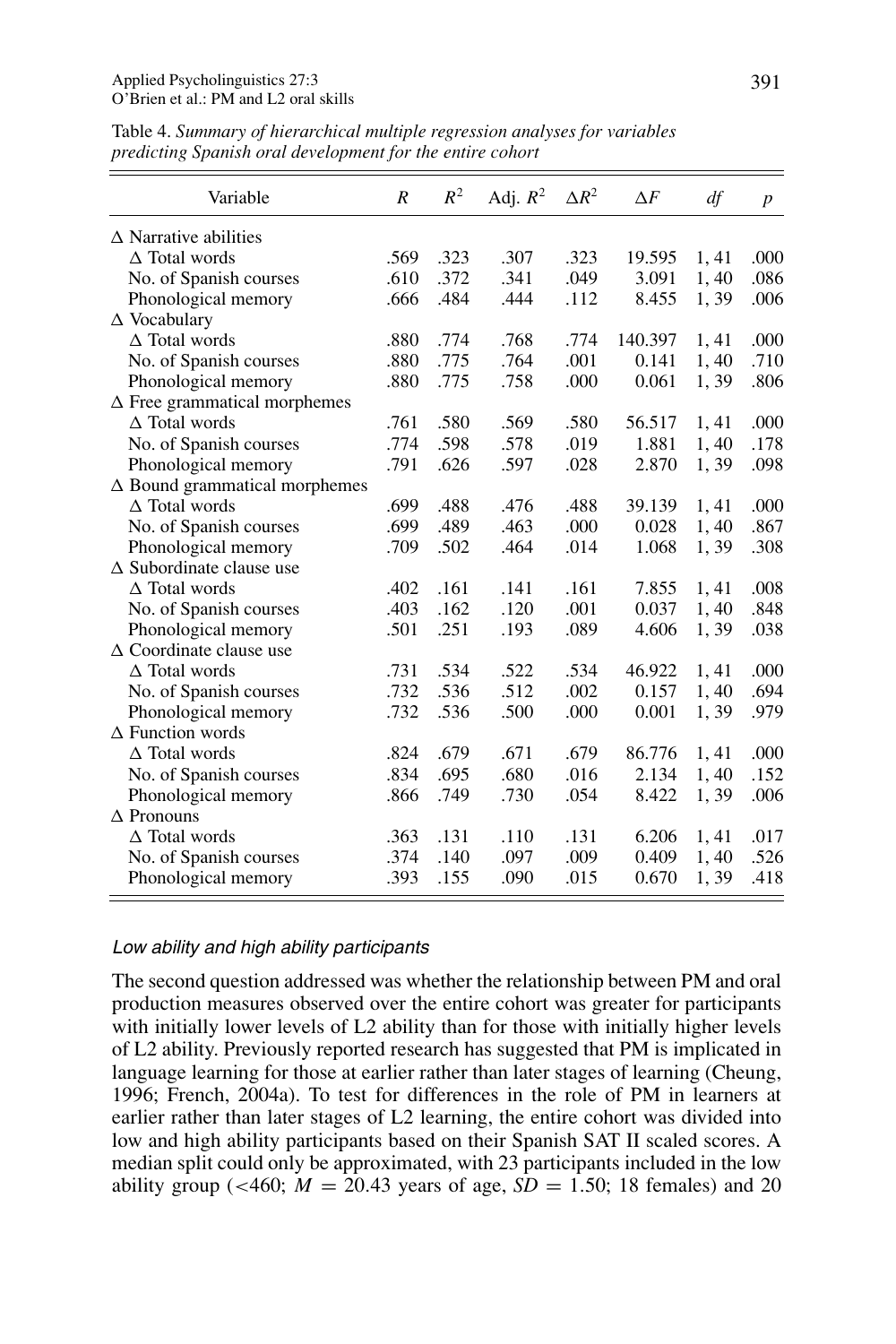participants included in the high ability group ( $\geq 460$ ; *M* = 23.45 years of age,  $SD = 10.02$ ; 15 females). Means and standard errors of all 10 variables (SAT II) Spanish, total words, number of Spanish courses, PM, and six oral measures) at Times 1 and 2 for the low and high ability participants are shown in Table 1, except for SAT II Spanish and number of Spanish courses for which only a Time 1 value is available. A priori *t* tests used to test for differences between the groups at Time 1 revealed that on entry into the study, as expected given the selection procedure, the low ability participants had lower SAT II Spanish scores than the high ability participants, low ability:  $M = 399$ ,  $SE = 11$ ; high ability:  $M = 552$ ,  $SE = 18$ ;  $t(41) = 7.63$ ,  $p < .001$ . The groups did not differ on total words, the number of Spanish courses they took, or on oral measures. However, the high ability participants showed a trend toward greater subordinate clause use  $(p = .095)$  than low ability participants.

The eight variables (PM, total words, and six oral measures) measured at Time 1 and Time 2 were then submitted to separate  $2 \times 2$  mixed analyses of variance with time  $(1, 2)$  as the within factor and group (low ability, high ability) as the between factor. There was a main effect of time, but no main effect of group and no interaction effects, for total words,  $F(1, 41) = 26.70$ ,  $MSE = 1610.15$ , *p* < *.*001, partial  $\eta^2 = .394$ ; productive vocabulary, *F* (1, 41) = 34*.52*, *MSE* = 268.24,  $p < .001$ , partial  $\eta^2 = .457$ ; free grammatical morphemes,  $F(1, 41) =$ 20.11,  $MSE = 0.16$ ,  $p < .001$ , partial  $\eta^2 = .329$ ; bound grammatical morphemes,  $F(1, 41) = 62.79$ ,  $MSE = 0.11$ ,  $p < .001$ , partial  $\eta^2 = .605$ ; subordinate clause use,  $F(1, 41) = 6.23$ ,  $MSE = 5.64$ ,  $p = .017$ , partial  $\eta^2 = .132$ ; and coordinate clause use,  $F(1, 41) = 6.11$ ,  $MSE = 4.73$ ,  $p = .018$ , partial  $\eta^2 = .130$ , indicating that both groups gained on these measures between Time 1 and Time 2. There were no significant main or interaction effects for PM or narrative abilities, indicating no difference on these measures between Time 1 and Time 2 or between groups.

Pearson intercorrelations among PM and oral measures at Times 1 and 2 are shown in Table 2, and among PM and residualized change scores, in Table 3, separately for the low and high ability groups. For the low ability group, PM did not predict any Time 1 measures, but predicted Time 2 productive vocabulary  $(p = .04)$ , narrative abilities ( $p = .04$ ), correct use of free morphemes ( $p = .02$ ), and subordinate clause use  $(p = .02;$  see Table 2). For this group also, PM predicted change in narrative abilities ( $p = .001$ ), and correct use of free morphemes  $(p = .04;$  see Table 3). For the high ability group, PM predicted narrative abilities at Time 1 ( $p = .001$ ), and subordinate clause use at Time 2 ( $p = .02$ ; see Table 2), together with change in subordinate clause use ( $p = .05$ ; see Table 3).

To summarize, for the low ability group, PM was correlated with development of narrative abilities and correct use of free grammatical morphemes, such that those with better PM abilities made more gains in these measures. For this group also, although PM was significantly correlated with productive vocabulary and subordinate clause use at Time 2, it did not predict gains in these measures. For the high ability participants, PM predicted subordinate clause use at Time 2 together with gains in its use, such that those with better PM abilities produced proportionately more subordinate clauses at Time 2.

Separate hierarchical regression analyses were then computed for each ability group (low, high) and for each residualized oral measure (see above): productive vocabulary, narrative abilities, correct use of free grammatical morphemes, correct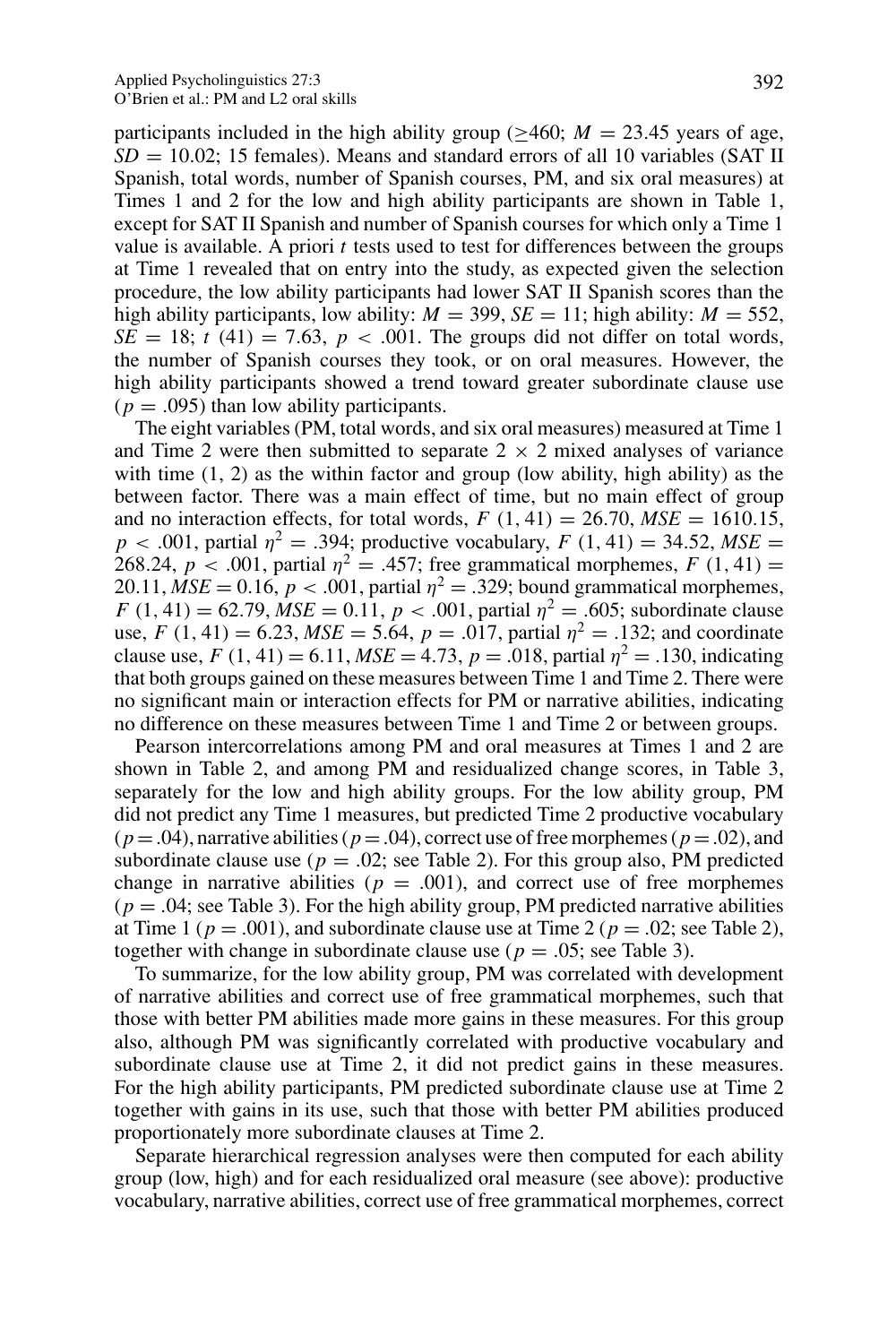use of bound grammatical morphemes, subordinate clause use, coordinate clause use, correct use of function words, and correct use of pronouns (see Table 5).

For the low ability group, change in the total number of words used accounted for significant, large amounts of variance for all the oral measures ( $\Delta R^2$  between .24 and .91). After total words were partialed out, the number of Spanish courses accounted for a further significant amount of variance for subordinate clause use only ( $\Delta R^2 = .15$ ). PM explained a final significant amount of variance for narrative abilities only ( $\Delta R^2 = .18$ ). For the high ability group, once total words ( $\Delta R^2$  between .04, *ns*, and .74), and number of Spanish courses (all  $\Delta R^2$  *ns*) were partialed out, PM explained a significant amount of variance only for accurate use of function words ( $\Delta R^2 = .16$ ). The variance explained by PM for subordinate clause use showed a trend toward significance ( $\Delta R^2 = .14$ ).

In summary, the low and high ability groups showed different patterns of results. For the low ability participants, PM was a significant predictor only of gains in narrative abilities after controlling for change in total words and number of Spanish courses. For the high ability participants, after change in total words and number of Spanish courses were partialed out, PM predicted gains in the correct use of function words. The relationship between PM and change in subordinate clause use showed a trend toward significance for this group. The groups also showed a different pattern of results with respect to change in total words. For the low ability participants, total words accounted for a large, significant amount of variance for all oral development measures. For the high ability participants, total words accounted for a smaller, significant amount of variance for only five oral development measures.

# DISCUSSION

This study investigated the role of PM in adult L2 speech production. Specifically, it was asked whether, over the course of a semester, PM was implicated in gains made by adults studying Spanish as a L2 in productive vocabulary, narrative abilities, and a number of grammatical abilities. It was further asked whether these relationships would be different for participants who initially were categorized as low versus high ability in the language.

#### PM and productive vocabulary

The results indicated that, over the entire cohort, PM was related to vocabulary *use*. Specifically, those with better PM abilities produced a larger repertoire of words at both test times than those with weaker PM skills. The correlations reported in the present study are comparable to the correlations between PM and vocabulary use obtained in analyses of children's L1 speech samples (Adams & Gathercole, 1995, *r* = *.*41; Adams & Gathercole, 2000, *r*s = *.*48–.62).

In the study reported here, whereas PM was related overall to vocabulary use, it was not related to the *gain* in unique vocabulary items produced for the entire cohort or for the low and high ability groups. This result was somewhat unexpected, given that PM has been shown to predict the rate at which children acquire L1 (Gathercole et al., 1992) and L2 vocabulary (French, 2004a). Our results may have been obtained for several reasons. First, the vocabulary measure used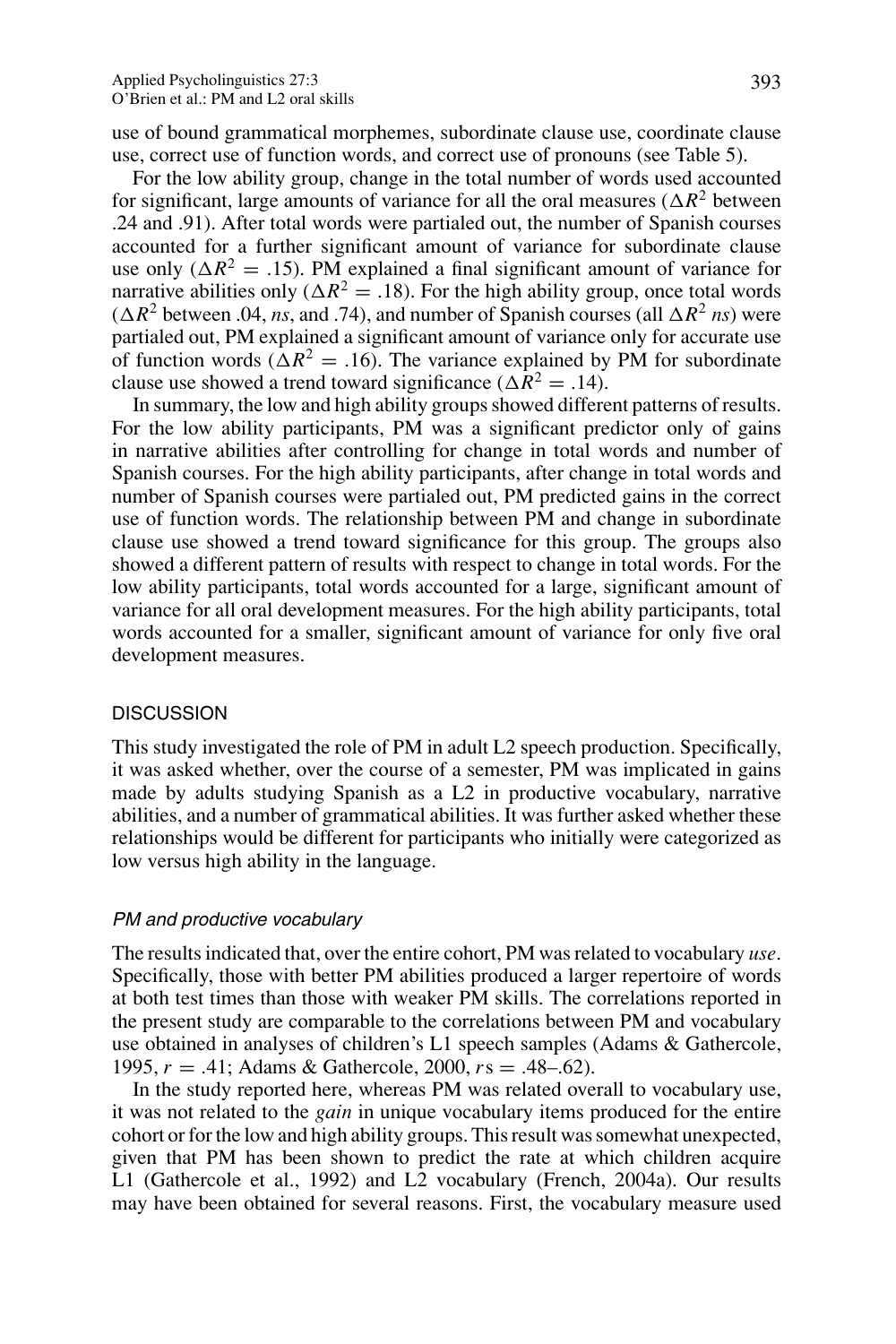| Variable                             | $\boldsymbol{R}$         | $R^2$ | Adj. $R^2$                | $\Delta R^2$ | $\Delta F$ | df    | $\boldsymbol{p}$ |
|--------------------------------------|--------------------------|-------|---------------------------|--------------|------------|-------|------------------|
|                                      | Low Ability ( $n = 23$ ) |       |                           |              |            |       |                  |
| $\triangle$ Narrative abilities      |                          |       |                           |              |            |       |                  |
| $\Delta$ Total words                 | .730                     | .532  | .510                      | .532         | 23.902     | 1, 21 | .000             |
| No. of Spanish courses               | .739                     | .547  | .502                      | .015         | 0.641      | 1, 20 | .433             |
| Phonological memory                  | .850                     | .722  | .678                      | .175         | 11.199     | 1, 19 | .003             |
| $\triangle$ Vocabulary               |                          |       |                           |              |            |       |                  |
| $\Delta$ Total words                 | .895                     | .801  | .792                      | .801         | 84.789     | 1, 21 | .000             |
| No. of Spanish courses               | .898                     | .806  | .786                      | .004         | 0.454      | 1, 20 | .508             |
| Phonological memory                  | .898                     | .806  | .776                      | .000         | 0.043      | 1, 19 | .839             |
| $\Delta$ Free grammatical morphemes  |                          |       |                           |              |            |       |                  |
| $\Delta$ Total words                 | .866                     | .749  | .737                      | .749         | 62.716     | 1, 21 | .000             |
| No. of Spanish courses               | .872                     | .761  | .737                      | .012         | 1.008      | 1, 20 | .327             |
| Phonological memory                  | .880                     | .775  | .739                      | .014         | 1.166      | 1, 19 | .294             |
| $\Delta$ Bound grammatical morphemes |                          |       |                           |              |            |       |                  |
| $\Delta$ Total words                 | .903                     | .816  | .807                      | .816         | 92.956     | 1, 21 | .000             |
| No. of Spanish courses               | .911                     | .829  | .812                      | .013         | 1.556      | 1, 20 | .227             |
| Phonological memory                  | .911                     | .829  | .802                      | .000         | 0.002      | 1, 19 | .962             |
| $\Delta$ Subordinate clause use      |                          |       |                           |              |            |       |                  |
| $\triangle$ Total words              | .725                     | .526  | .503                      | .526         | 23.276     | 1, 21 | .000             |
| No. of Spanish courses               | .823                     | .678  | .646                      | .152         | 9.465      | 1, 20 | .006             |
| Phonological memory                  | .824                     | .678  | .628                      | .000         | 0.022      | 1, 19 | .885             |
| $\triangle$ Coordinate clause use    |                          |       |                           |              |            |       |                  |
| $\triangle$ Total words              | .847                     | .717  | .703                      | .717         | 53.127     | 1, 21 | .000             |
| No. of Spanish courses               | .852                     | .725  | .698                      | .009         | 0.635      | 1, 20 | .435             |
| Phonological memory                  | .853                     | .727  | .684                      | .002         | 0.107      | 1, 19 | .747             |
| $\Delta$ Function words              |                          |       |                           |              |            |       |                  |
| $\Delta$ Total words                 | .955                     | .911  | .907                      | .911         | 215.241    | 1, 21 | .000             |
| No. of Spanish courses               | .955                     | .912  | .903                      | .000         | 0.100      | 1, 20 | .755             |
| Phonological memory                  | .956                     | .914  | .901                      | .003         | 0.621      | 1, 19 | .441             |
| $\triangle$ Pronouns                 |                          |       |                           |              |            |       |                  |
| $\Delta$ Total words                 | .490                     | .240  | .204                      | .240         | 6.621      | 1, 21 | .018             |
| No. of Spanish courses               | .520                     | .270  | .197                      | .030         | 0.827      | 1, 20 | .374             |
| Phonological memory                  | .525                     | .275  | .161                      | .005         | 0.139      | 1, 19 | .713             |
|                                      |                          |       | High Ability ( $n = 20$ ) |              |            |       |                  |
| $\triangle$ Narrative abilities      |                          |       |                           |              |            |       |                  |
| $\Delta$ Total words                 | .302                     | .091  | .040                      | .091         | 1.802      | 1, 18 | .196             |
| No. of Spanish courses               | .388                     | .150  | .050                      | .059         | 1.185      | 1, 17 | .291             |
| Phonological memory                  | .421                     | .177  | .023                      | .027         | 0.521      | 1, 16 | .481             |
| $\Delta$ Vocabulary                  |                          |       |                           |              |            |       |                  |
| $\Delta$ Total words                 | .857                     | .735  | .721                      | .735         | 50.002     | 1, 18 | .000             |
| No. of Spanish courses               | .879                     | .772  | .745                      | .037         | 2.760      | 1, 17 | .115             |
| Phonological memory                  | .880                     | .774  | .732                      | .002         | 0.123      | 1, 16 | .730             |
|                                      |                          |       |                           |              |            |       |                  |

Table 5. *Summary of hierarchical multiple regression analyses for variables predicting Spanish oral development for the low ability and high ability groups*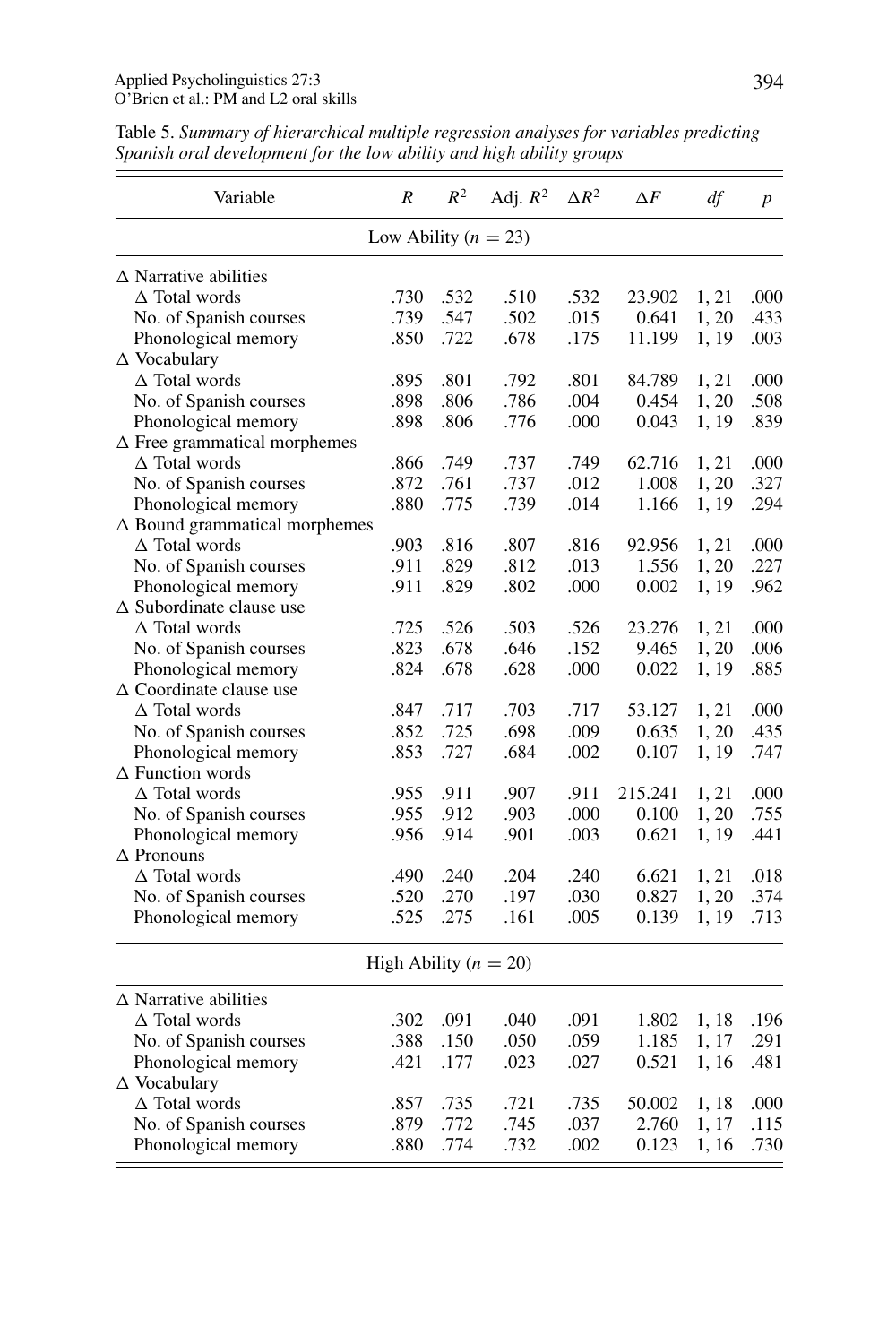Table 5 (*cont.*)

| Variable                             | $\boldsymbol{R}$          | $R^2$ | Adj. $R^2$ | $\Delta R^2$ | $\Delta F$ | df    | $\boldsymbol{p}$ |
|--------------------------------------|---------------------------|-------|------------|--------------|------------|-------|------------------|
|                                      | High Ability ( $n = 20$ ) |       |            |              |            |       |                  |
| $\Delta$ Free grammatical morphemes  |                           |       |            |              |            |       |                  |
| $\Delta$ Total words                 | .558                      | .311  | .273       | .311         | 8.124      | 1, 18 | .011             |
| No. of Spanish courses               | .566                      | .321  | .241       | .010         | 0.240      | 1, 17 | .630             |
| Phonological memory                  | .616                      | .379  | .262       | .058         | 1.503      | 1, 16 | .238             |
| $\Delta$ Bound grammatical morphemes |                           |       |            |              |            |       |                  |
| $\triangle$ Total words              | .557                      | .310  | .272       | .310         | 8.087      | 1, 18 | .011             |
| No. of Spanish courses               | .560                      | .313  | .233       | .003         | 0.082      | 1, 17 | .778             |
| Phonological memory                  | .576                      | .332  | .207       | .019         | 0.449      | 1, 16 | .512             |
| $\triangle$ Subordinate clause use   |                           |       |            |              |            |       |                  |
| $\triangle$ Total words              | .187                      | .035  | $-.018$    | .035         | 0.656      | 1, 18 | .429             |
| No. of Spanish courses               | .393                      | .155  | .055       | .120         | 2.407      | 1, 17 | .139             |
| Phonological memory                  | .543                      | .295  | .163       | .140         | 3.185      | 1, 16 | .093             |
| $\triangle$ Coordinate clause use    |                           |       |            |              |            |       |                  |
| $\triangle$ Total words              | .538                      | .289  | .250       | .289         | 7.319      | 1, 18 | .014             |
| No. of Spanish courses               | .540                      | .291  | .208       | .002         | 0.051      | 1, 17 | .824             |
| Phonological memory                  | .540                      | .291  | .158       | .000         | 0.000      | 1, 16 | .988             |
| $\triangle$ Function words           |                           |       |            |              |            |       |                  |
| $\triangle$ Total words              | .540                      | .291  | .252       | .291         | 7.405      | 1, 18 | .014             |
| No. of Spanish courses               | .580                      | .337  | .259       | .045         | 1.157      | 1, 17 | .297             |
| Phonological memory                  | .703                      | .494  | .399       | .157         | 4.979      | 1, 16 | .040             |
| $\triangle$ Pronouns                 |                           |       |            |              |            |       |                  |
| $\triangle$ Total words              | .157                      | .025  | $-.030$    | .025         | 0.455      | 1, 18 | .509             |
| No. of Spanish courses               | .173                      | .030  | $-.084$    | .005         | 0.092      | 1, 17 | .765             |
| Phonological memory                  | .296                      | .087  | $-.084$    | .057         | 1.007      | 1, 16 | .331             |

by Gathercole et al. and French was vocabulary *knowledge*, whereas our study measured development of vocabulary *use*, suggesting that, perhaps, PM is not related to the development of productive vocabulary but, rather, to the development of vocabulary knowledge. Unlike young children who would use all or most of their vocabulary knowledge in speech, the productive vocabulary of adults in a given sample of speech most probably understates their vocabulary knowledge.

Second, the difference in results may be due to the PM measure used. Most studies, and certainly the studies cited above, have used nonword repetition as the measure of PM. Serial nonword recognition, the task used in the present study, is thought to primarily involve phonological storage (Baddeley, 2003), whereas nonword repetition involves at the very least both phonological storage and an articulatory component (Baddeley, 2003; see also Bowey, 2001, and Snowling, Chiat, & Hulme, 1991). Perhaps vocabulary acquisition is more closely related to the articulatory component of PM than to the nonarticulatory storage component measured by serial nonword recognition. The present data, however, do not permit us to differentiate between these two possibilities. Whether serial nonword recognition and nonword repetition make different predictions in vocabulary development should be investigated in future studies.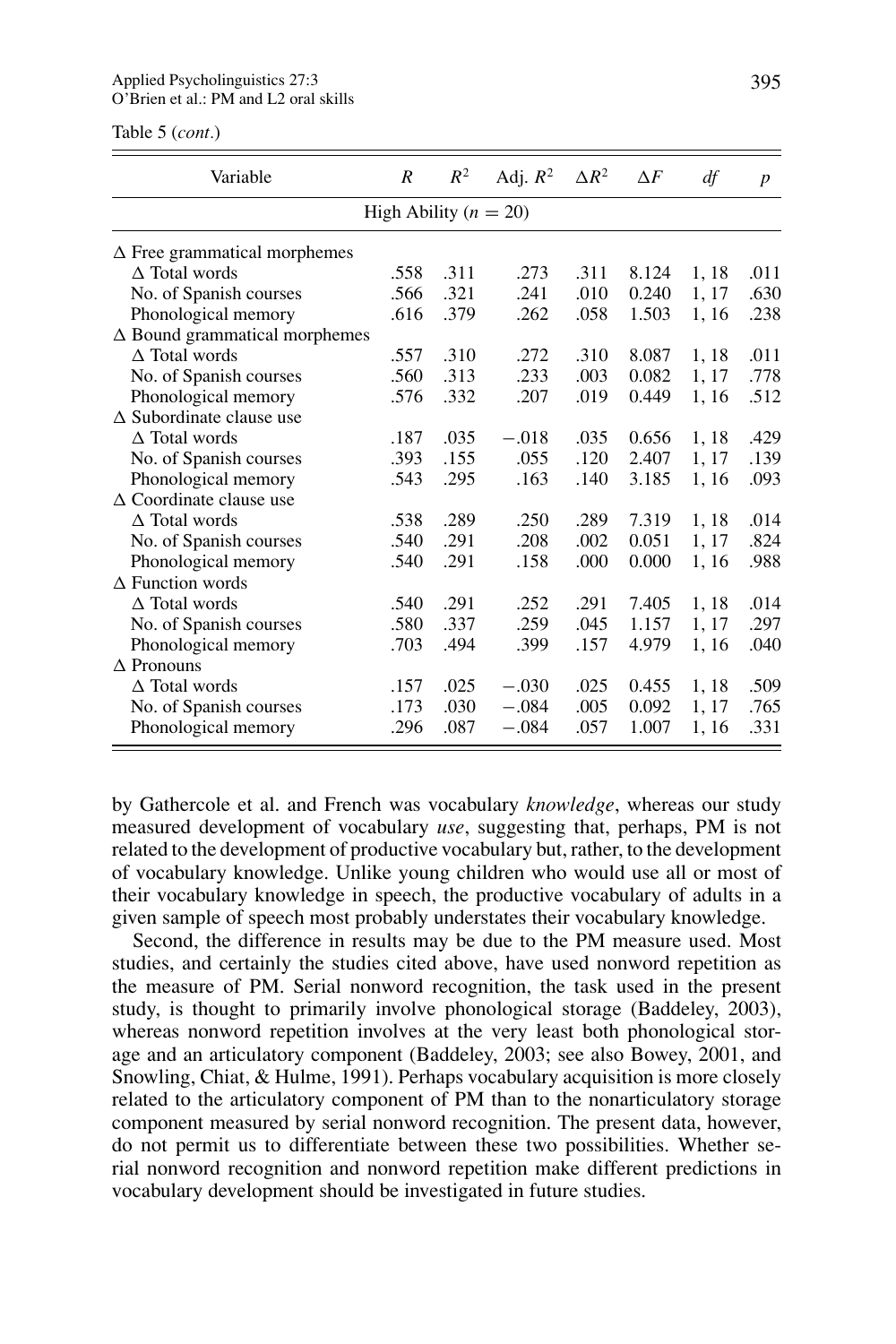#### PM and narrative abilities

The present study found that PM was related to development of narrative abilities in the low ability participants such that those with better PM skills demonstrated greater narrative gains than those with weaker PM skills. Interestingly, PM did not predict development of narrative abilities in the high ability group, even though the groups did not differ on this measure either at Time 1 or Time 2. By definition (Biber, 1988), narrative abilities as measured here required the use of more complex grammar (past tense verbs, third-person morphology, past participles, present participles, and public verbs). The association between PM and narrative gains obtained for the low ability participants was consistent with developmental studies showing that preschool children with better PM skills produce more grammatically complex utterances (Adams & Gathercole, 1995, *r*s = *.*35 and .36; Adams & Gathercole, 2000, *r*s = *.*39–.51) and are better at repeating complex sentences (Blake et al., 1994; Willis & Gathercole, 2001) than children with poorer PM skills.

The verbs used in the narrative discourse constructions were also lexical items. Unlike the other grammatical elements investigated in the present study, the participants were credited with a narrative item *regardless of whether it was used correctly*. In his processing theory of L2 learning, VanPatten (2004) posits that early L2 learners process content words (lexical items) before they process noncontent words (nonreferential grammatical forms; principle 1a, p. 8). Thus, the narrative gains made by the low ability participants may have reflected essentially vocabulary development rather than or in addition to grammatical development. PM is known to relate to vocabulary acquisition (see Baddeley et al., 1998), and this finding is consistent with previous research looking at vocabulary development.

The failure to find a relationship between PM and narrative gains in participants demonstrating relatively high ability at the beginning of the study (those with higher SAT II Spanish scores) may be due to having a larger store of complex grammatical templates (e.g., high-frequency formulaic expressions such as *me dijo que*, *no se si ´* ), and hence, essentially lexical abilities that afford the generation of more complex utterances. Speidel (1989, 1993) proposed that children acquire syntactic complexity in their L1 by imitating adult models. The heard phrases are held initially in PM and subsequently transferred into long-term memory. Children eventually construct correct syntactic speech from the corpus of templates stored in long-term memory. Good PM skills are required to imitate adult utterances, especially if they are longer or more complex.

This model of grammar and syntax acquisition may well apply to adults learning an L2. Under this model, those with good PM skills would be able to hold longer and more complex utterances in PM, which would then be transferred to long-term memory. The stored representations would provide the basis for constructing grammatically correct speech. Those with poorer PM skills who would be able to hold only shorter and less complex utterances in PM would fail to build an adequate store of complex templates.

Good grammar skills reduce dependence on PM (see Romani, 1994; see also Blake et al., 1994). The high ability participants, presumably having greater knowledge of the L2 grammar, would place less reliance on PM. If grammatical ability is inefficient, as in young children learning their L1 or adults in the earlier phases of learning an L2, more reliance needs to be placed on PM. Consequently, for the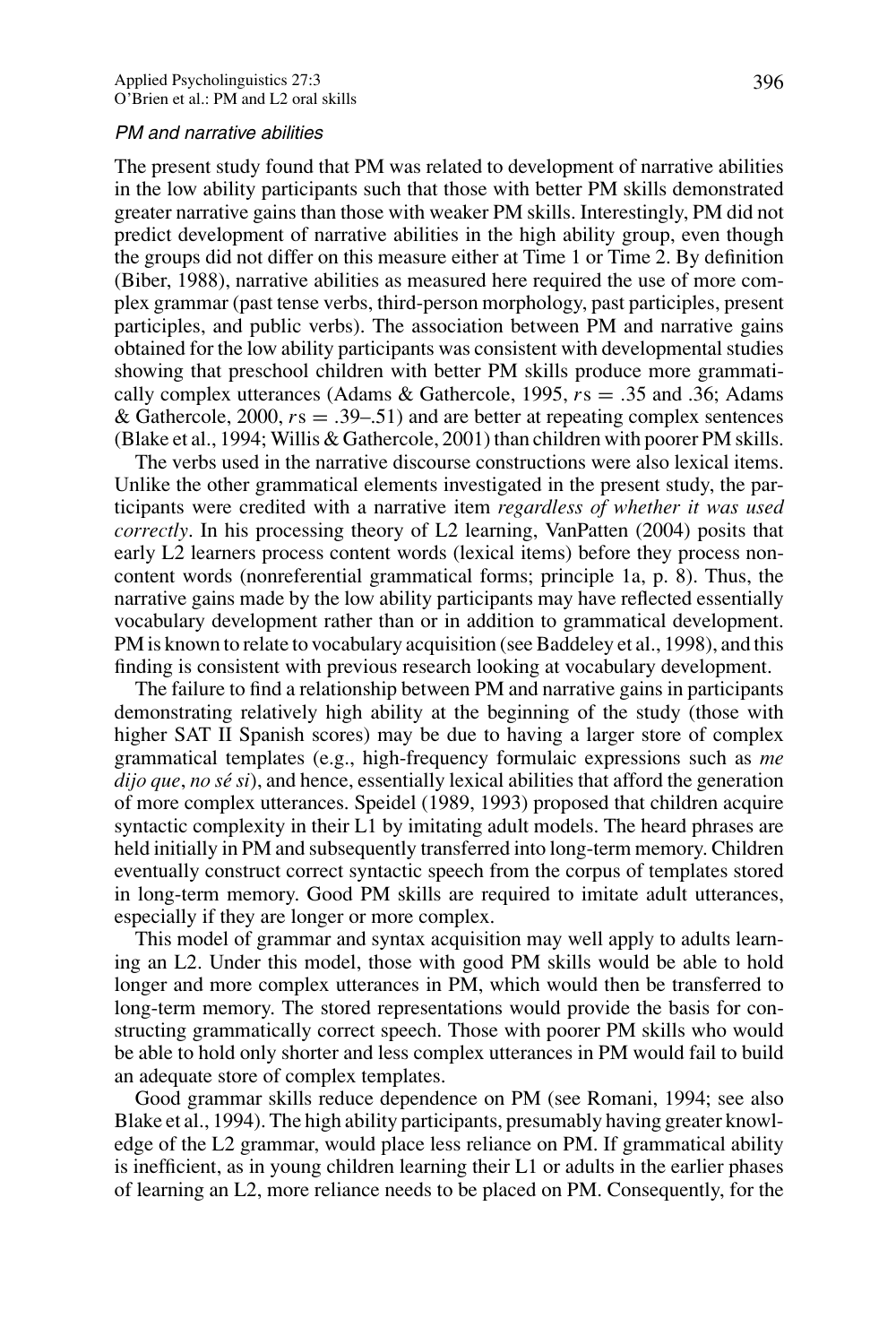low ability participants who possessed less well-developed grammatical skill, PM played a more important role in narrative discourse.

### PM and grammatical morphemes

This study showed that, after controlling for change in total number of words used, PM was related to the gain in the correct use of function words for the high but not for the low ability participants. This result was unexpected given the evidence that PM is implicated primarily at earlier stages of language learning. However, according to VanPatten's (2004) primacy of content words principle (principle 1a), and similar to children learning their L1 (Slobin, 1985), L2 learners process content words first and tend to pass over function words. This primary focus on meaning consumes working memory capacity. As proficiency increases, however, lexical retrieval becomes easier, freeing up working memory capacity to process nonmeaningful grammatical forms, such as function words and inflections. Hence, we should expect to see a relationship between PM and function words for the high ability participants, for whom lexical access would be easier.<sup>2</sup>

The finding that PM was associated with gains in the correct use of function words for the high but not the low ability participants is also consistent with VanPatten's (2004) sentence location principle (principle 1f). According to this principle, L2 learners process items in initial positions in a sentence, then the items in final positions, and last, those items in medial positions. Because function words usually appear in medial positions, such words would tend to be processed more by the more proficient (high ability) rather than the less proficient (low ability) learners. Of course, this relationship should be tested in a further study.

#### PM and clause use

PM was found to relate to the gain in subordinate clause use for high but not low ability participants. Once total words were partialed out, PM accounted for a further 14% of variance that showed a trend toward significance ( $p = .093$ ), most probably due to a ceiling effect in the number of subordinate clauses produced by the high ability participants (see Table 1). Again, this result was unexpected. However, because of its inherent complexity, subordinate clause production is a grammatical skill that would emerge later in language (L1 and L2) development. For the more advanced learners (here the high ability participants), good PM skills would be required to create an adequate store of templates from which to construct utterances containing subordinate clauses. Use of subordinate clauses is highly related to the use of function words. It follows, then, that if PM is implicated in the correct use of function words for high ability participants, it should also be related to subordinate clause use for the same participants.

PM did not account for a significant amount of variance in coordinate clause use for either group. The reason that there was no relationship between PM and coordinate clause use may be because increased use of coordinate clauses does not mean increased sentence complexity. In effect, coordinate clauses are simply two sentences connected by a conjunction. The present results are consistent with the failure of Willis and Gathercole (2001) to find PM group differences for the repetition of easy sentences.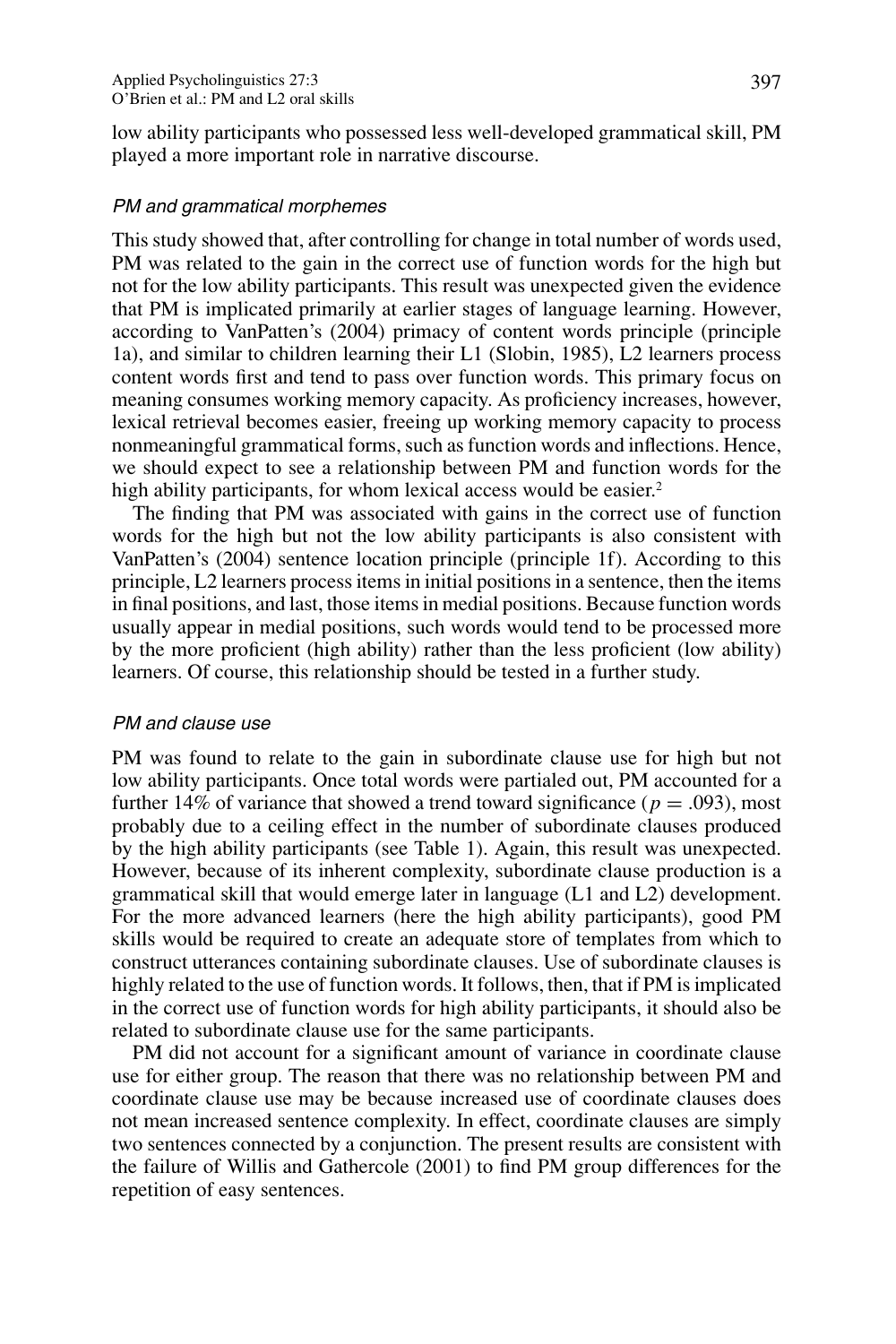# The role of vocabulary in the relationship between PM and grammatical production

Some research has suggested that gains in L2 skills are mediated by vocabulary *knowledge* (French, 2004a; Service & Kohonen, 1995). Our data, reflecting the number of unique *vocabulary items produced* rather than vocabulary knowledge, did not permit us to address this question directly. However, we did have a measure for the total number of words participants produced in their speech samples. There was a clear dissociation between the low and high ability participants in terms of the amount of variance that was explained by total words. For the low ability participants, the gain in total words explained between 24 and 91% of the variance in grammatical gains, whereas for the high ability participants, the variance explained by total words was only between 3 and 31% (*mostly, nonsignificant*) for grammatical measures. For the low but not the high ability participants, grammatical production was highly driven by the amount of speech they produced. For the high ability participants, grammatical production appeared to be less reliant on the amount of speech produced. That is, they were able to increase their use of grammatical elements without a corresponding increase in speech output. The results of the present study suggest that L2 skills are mediated by the volume of speech output primarily at early stages of learning.

# PM as <sup>a</sup> mediator of grammar acquisition

In addition to learning individual words, PM appears to be important in learning the sentence order of words. Both Romani (1994) and Speidel (1993) describe individuals with impaired PM skills whose syntactic deficits primarily involved misplacement or omission of function words and word order problems. The correct use of function words requires not only learning the word itself, but that it be placed in the correct order in the sentence. Ellis and Sinclair (1996) propose that learning of syntax is similar to learning words. When learning words, the phonemes must be placed in the correct order. In learning syntax, the words must be placed in correct sequence. Such sequences, be they phonemes or words, are initially held in PM. They suggest that grammar acquisition is simply the generalization of such sequences.

# **CONCLUSION**

This study demonstrated that PM is implicated in the development of narrative abilities for learners whose initial ability with the language is relatively low (as evidenced by the 17.5% of unique variance explained by PM for gain in narrative abilities for the low ability group) and in the development of accurate use of function words in learners with higher initial ability (as evidenced by the 15.7% of unique variance explained by PM for gain in the correct use of function words for the high ability group). This study also showed that at lower levels of achievement, narrative abilities and grammatical competence is heavily driven by the volume of speech output. At higher levels of ability, learners are able to use more complex grammatical elements without a corresponding increase in speech output. Although some previous research has suggested that PM is important in the language development of younger learners, the present study extends this finding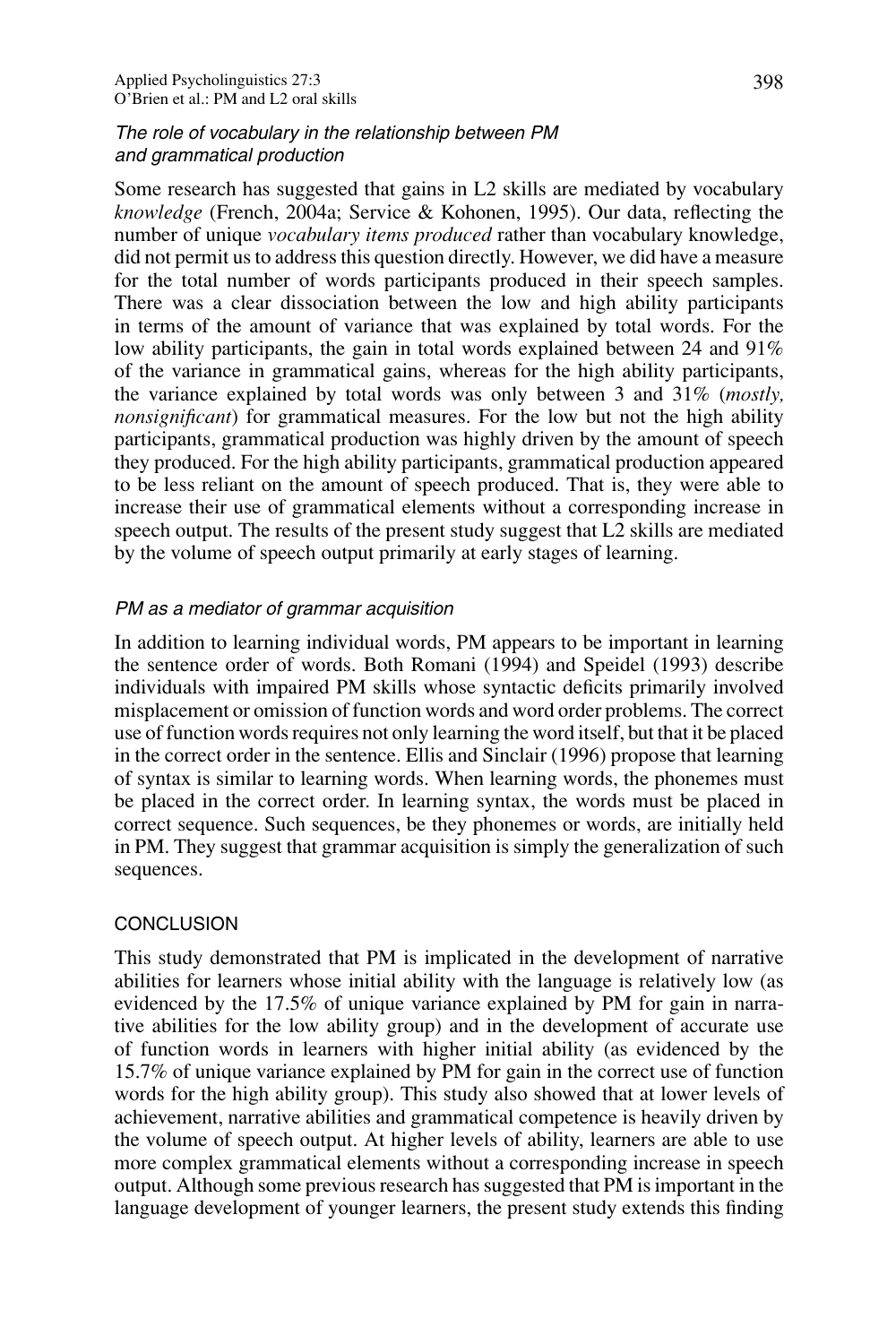by demonstrating that PM is implicated in the language development of adult L2 learners, at stages when language learning becomes more demanding (effortful).

It is suggested that at early stages of language learning, when grammatical knowledge is weak, the learner concentrates on learning content words. For these learners, grammar acquisition is heavily driven by vocabulary acquisition for which PM is important. At this stage, vocabulary learning consumes all or most of the learner's PM capacity. At later stages of language learning when lexical access is easier, PM capacity is redeployed for learning more complex grammar. At even later stages, fluent speakers, whether they are L1 or L2 speakers, should minimize their dependence on PM, as language production would have become virtually automatic.

In conclusion, the results presented herein demonstrate that PM is implicated in the development of oral L2 skill in adults. The present study represents an initial investigation into the relationship between PM and L2 speech production in adults, and the failure to find a relationship between PM and some of the measures may have been due to a lack of power. Thus, these results need to be extended in future investigations using a larger number of participants.

#### APPENDIX A

*The nonwords used in the serial recognition task*

| Four-item lists (practice) | ba.t∫ tig n∧p gok<br>kıb də∘n p∧t∫ gid<br>mat tsen ped kig<br>m <sub>3</sub> m <sub>3</sub> degree produced produced produced produced produced produced produced produced produced produced produced produced produced produced produced produced produced produced produced produced produced produced produce         |
|----------------------------|--------------------------------------------------------------------------------------------------------------------------------------------------------------------------------------------------------------------------------------------------------------------------------------------------------------------------|
| Five-item lists            | tek kæm mitf ban døp<br>tfum kap laik nag gain<br>pim tang gæb bak tsel<br>gut baig mæn nak tep<br>log dʒɑl dit∫ kə~m mɛb<br>kit∫ dʒa.m mɛp tæg bɪk<br>kum toud modz dzap gik                                                                                                                                            |
| Six-item lists             | lad tadz dzik norb garm<br>bə.idʒ t∫∧d nig dæk kɛb la.im<br>$t \partial_3$ dzup lek noig t $\lim$ pib<br>pam mæb dondz nag tfim dzit<br>kan budz tad lig pæb do.it<br>tıdz m∧p t∫en gəb nug dit<br>tam pæg j $\epsilon$ k dæb cal bap<br>kap tib nul dzark pim gətf                                                      |
| Seven-item lists           | pædz naup man t∫∧t gub ged<br>tuk tsed lidz dzag dap nast gab<br>ka.k nat∫ mo.d t∫æm bul l∧b tip<br>tfa.m nig kam dzil gædz læb man<br>tab gæn da.tf t∫ul dʒ∧k no.id pɛm<br>gel næg l∧d pak mit∫ dub dʒæt<br>lim kag t∫ə.ıdʒ dʒət ked da´ıp gak<br>t∫ig næm peb gap dzut∫ la.it tid<br>dza.m neb gæp t∫o.ig mæl tut∫ lan |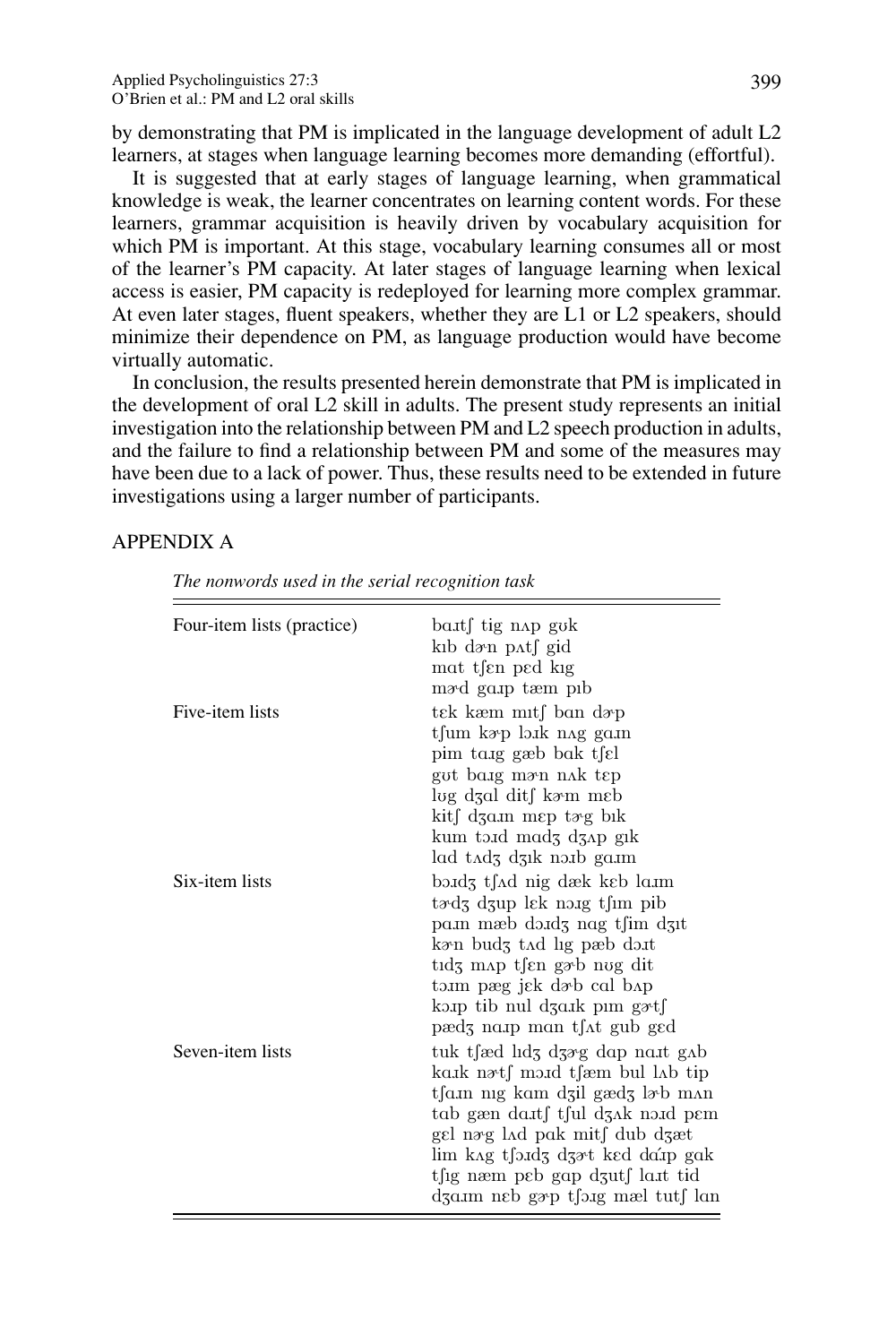#### ACKNOWLEDGMENTS

This study was conducted by the first author as part of her doctoral dissertation research at the Université du Québec à Montréal, supervised by the second author (N.S.). The research was funded by a grant to the fourth author (B.F.) from the Council for International Educational Exchange (New York); by a grant from the Natural Sciences and Engineering Research Council of Canada to the second author (N.S.); by support from the Dean's Office, Faculty of Arts and Science at Concordia University, to the second author (N.S.); and in part by the Fonds de Recherche en Santé du Québec to the first author (I.O.). The authors thank Manuel Díaz-Campos, Barbara Lafford, and Nicole Lazar, who were members of a research team involved in a larger project of which this was one part. The authors also thank Peter Scherzer and Leif French for their helpful comments on this paper. Finally, the authors are grateful to Conchita Bueno, Hazel Casas, Elizabeth Gatbonton, Randall Halter, Guy Lacroix, Anne-Marie Linnen, Magnolia Negrete, Laura Renteria-Díaz, Marlene Taube-Schiff, Pavel Trofimovich, and Naomi Yamasaki, who helped during various phases of this project.

#### NOTES

- 1. The OPI is a standardized means for evaluating overall speaking ability. In this study, it was used as a method for collecting speech corpora.
- 2. This study was part of a larger project looking into differences between Study Abroad and At Home regular classroom (in the students' home country) learning contexts (Segalowitz & Freed, 2004; see also Collentine, 2004; D´ıaz-Campos, 2004; Lafford, 2004; Lazar, 2004). Interestingly, among the tasks reported in these papers was a Spanish lexical access task using well-known concrete nouns (see Segalowitz & Freed, 2004, for details). The high ability group (Time 1:  $M = 14.30$ ,  $SE = 1.17$ ; Time 2:  $M = 10.95$ ,  $SE = 0.79$ ) made significantly fewer errors on this task than the low ability group, Time 1:  $M = 17.91$ ,  $SE = 0.87$ ; Time 2:  $M = 17.17$ ,  $SE = 1.02$ ;  $F(1, 41) = 18.10, MSE = 28.58, p < .001$ , confirming that lexical retrieval was easier for this group than for the low ability group.

#### REFERENCES

- Adams, A.-M., & Gathercole, S. E. (1995). Phonological working memory and speech production in preschool children. *Journal of Speech and Hearing Research, 38*, 403–414.
- Adams, A.-M., & Gathercole, S. E. (1996). Phonological working memory and spoken language development in young children. *The Quarterly Journal of Experimental Psychology, 1996*, 216–233.
- Adams, A.-M., & Gathercole, S. E. (2000). Limitations in working memory: Implications for language development. *International Journal of Language and Communication Disorders, 35*, 95–116.
- Atkins, P. W. B., & Baddeley, A. D. (1998). Working memory and distributed vocabulary learning. *Applied Psycholinguistics, 19,* 537–552.
- Baddeley, A. (1986). *Working memory.* Oxford: Clarendon Press.
- Baddeley, A. (2000). The episodic buffer: A new component of working memory? *Trends in Cognitive Sciences, 4*, 417–423.
- Baddeley, A. D. (2003). Working memory and language: An overview. *Journal of Communication Disorders, 36*, 189–208.
- Baddeley, A., Gathercole, S., & Papagno, C. (1998). The phonological loop as a language learning device. *Psychological Review, 105,* 158–173.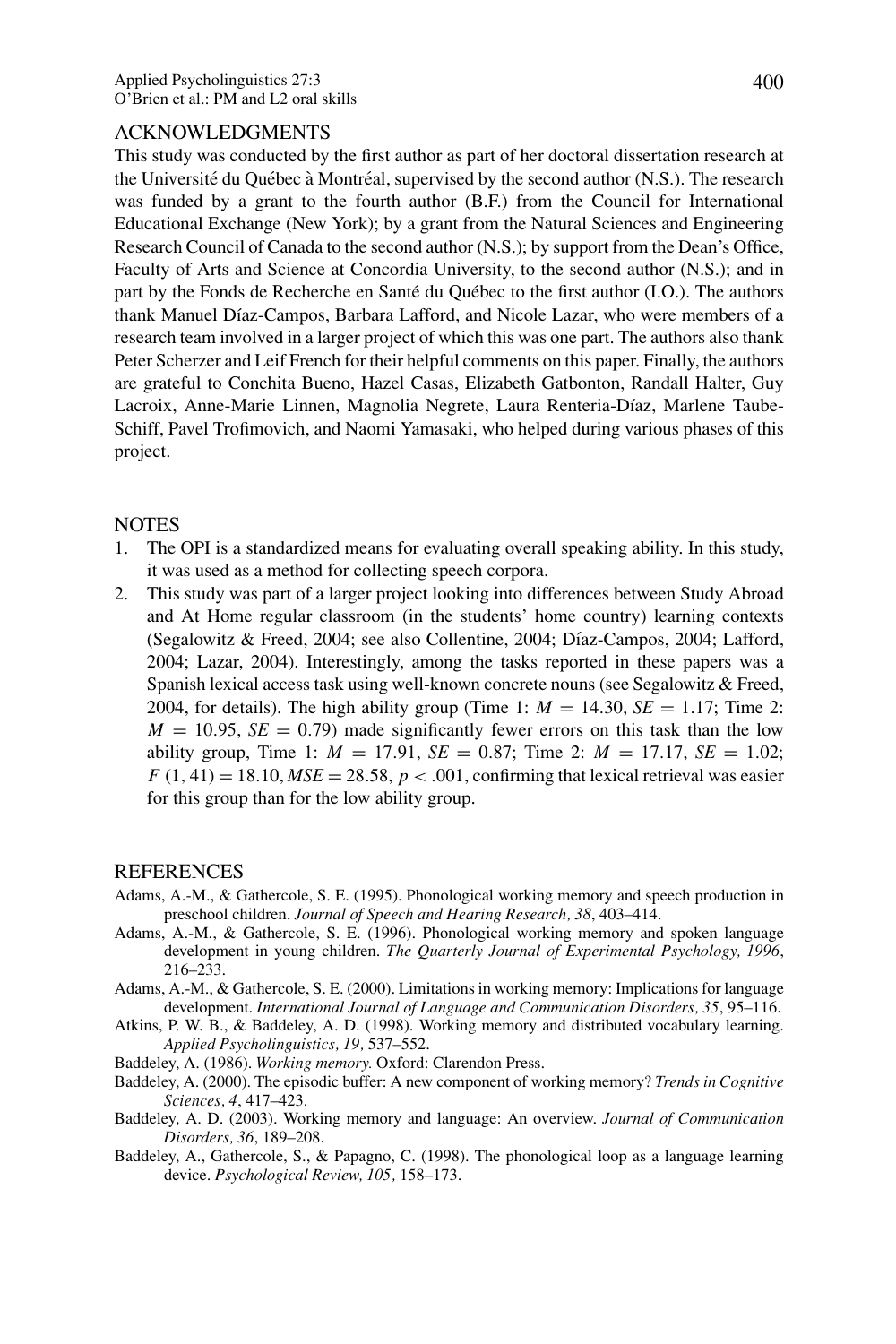- Baddeley, A., & Hitch, G. (1974). Working memory. In G. A. Bower (Vol. Ed.), *The psychology of learning and motivation* (Vol. 8, pp. 47–89). New York: Academic Press.
- Biber, D. (1988). *Variation across speech and writing*. New York: Cambridge University Press.
- Blake, J., Austin, W., Cannon, M., Lisus, A., & Vaughan, A. (1994). The relationship between memory span and measures of imitative and spontaneous language complexity in preschool children. *International Journal of Behavioral Development, 17*, 91–107.
- Bowey, J. A. (2001). Nonword repetition and young children's receptive vocabulary: A longitudinal study. *Applied Psycholinguistics, 22,* 441–469.
- Breiner-Sanders, K., Lowe, P., Miles, J., & Swender, E. (2000). ACTFL proficiency guidelines: Speaking, revised 1999. *Foreign Language Annals, 33*, 13–18.
- Cheung, H. (1996). Nonword span as a unique predictor of second-language vocabulary learning. *Developmental Psychology, 32,* 867–873.
- Collentine, J. (2004). The effects of learning contexts on morphosyntactic and lexical development. *Studies in Second Language Acquisition, 26*, 227–248.
- Daneman, M., & Case, R. (1981). Syntactic form, semantic complexity, and short-term memory: Influences on children's acquisition of new linguistic structures. *Developmental Psychology, 17,* 367–378.
- Díaz-Campos, M. (2004). Context of learning in the acquisition of Spanish second language phonology. *Studies in Second Language Acquisition, 26*, 249–273.
- Ellis, N. C., & Sinclair, S. G. (1996). Working memory in the acquisition of vocabulary and syntax: Putting language in good order. *The Quarterly Journal of Experimental Psychology, 49A*, 234–250.
- French, L. (2004a). Phonological working memory and L2 acquisition: A developmental study of Québec Francophone children learning English (Doctoral dissertation, Université Laval, 2003). *Dissertation Abstracts International, 65(2-A)*, 487.
- French, L. (2004b, May). *Does phonological memory ability predict gains in children's L2 grammatical knowledge?* Paper presented at the Annual Conference of the American Association for Applied Linguistics, Portland, OR.
- Gathercole, S. E. (1998). The development of memory. *Journal of Child Psychology and Psychiatry, and Allied Disciplines, 39*, 3–27.
- Gathercole, S. E., & Pickering, S. J. (1999). Estimating the capacity of the phonological short-term store. *International Journal of Psychology, 34*, 378–382.
- Gathercole, S. E., Pickering, S. J., Hall, M., & Peaker, S. M. (2001). Dissociable lexical and phonological influences on serial recognition and serial recall. *The Quarterly Journal of Experimental Psychology, 54A,* 1–30.
- Gathercole, S. E., Willis, C. S., Ellis, H., & Baddeley, A. (1992). Phonological memory and vocabulary development during the early school years: A longitudinal study. *Developmental Psychology, 28*, 887–898.
- Gupta, P. (2003). Examining the relationship between word learning, nonword repetition, and immediate serial recall in adults. *The Quarterly Journal of Experimental Psychology, 56A*, 1213–1236.
- Hulme, C., Maughan, S., & Brown, G. D. A. (1991). Memory for familiar and unfamiliar words: Evidence for a long-term memory contribution to short-term memory span. *Journal of Memory and Language, 30,* 685–701.
- Hulme, C., Thomson, N., Muir, C., & Lawrence, A. (1984). Speech rate and the development of short-term memory span. *Journal of Experimental Child Psychology, 38*, 241–253.
- Karakas, S., Yalin, A., Irak, M., & Erzengin, Ö. U. (2002). Digit span changes from puberty to old age under different levels of education. *Developmental Neuropsychology, 22*, 423–453.
- Lafford, B. A. (2004). The effect of the context of learning on the use of communication strategies by learners of Spanish as a second language. *Studies in Second Language Acquisition, 26*, 201–225.
- Lafford, B. A., & Collentine, J. G. (1987). Lexical and grammatical access errors in the speech of intermediate/advanced level students of Spanish. *Lenguas Modernas, 14*, 87–112.
- Lafford, B. A., & Collentine, J. G. (1989). The telltale targets: An analysis of access errors in the speech of intermediate students of Spanish. *Lenguas Modernas, 16*, 143–162.
- Lazar, N. A. (2004). A short survey on causal inference, with implications for context of learning studies of second language acquisition. *Studies in Second Language Acquisition, 26*, 329– 347.